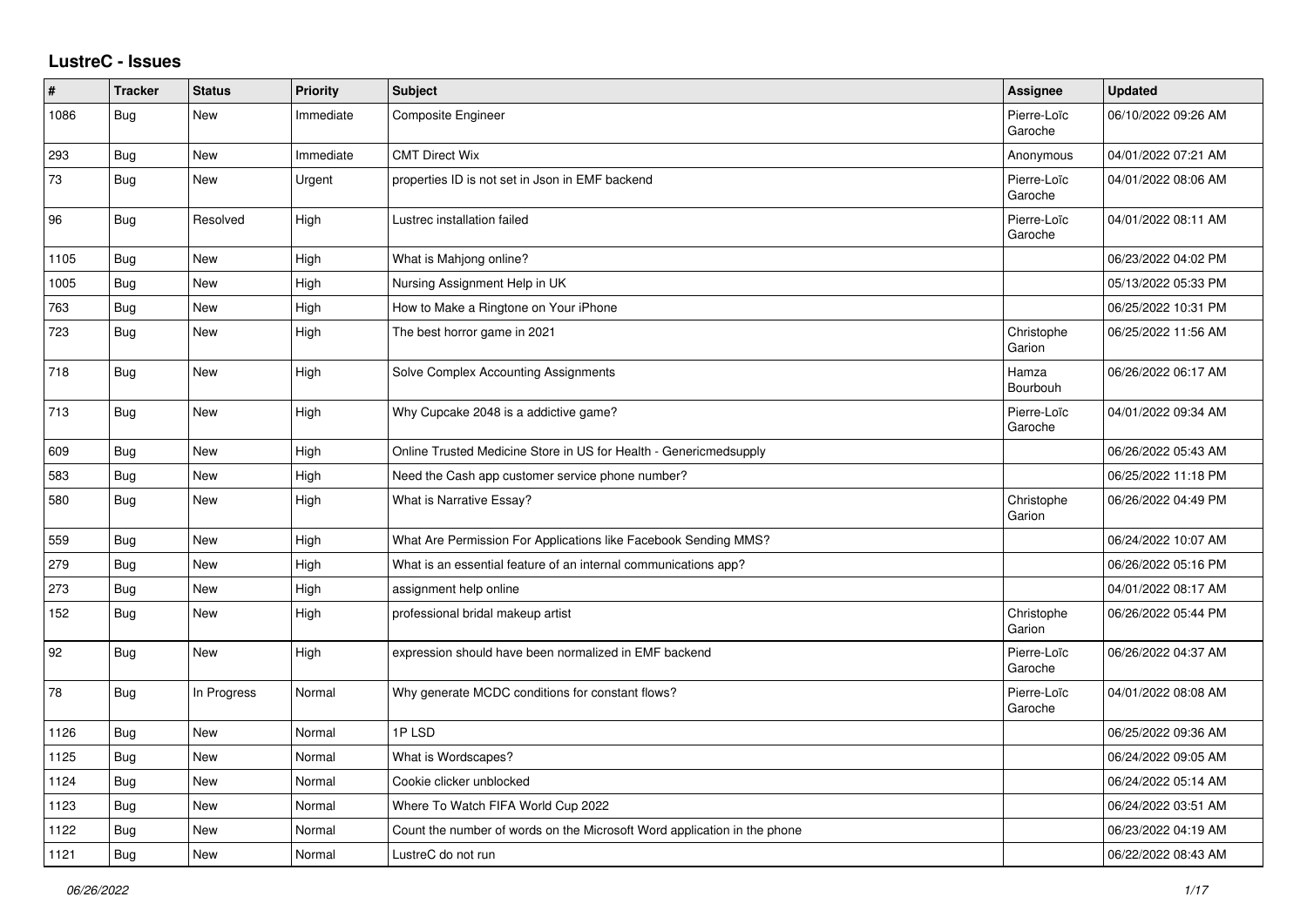| $\vert$ # | <b>Tracker</b> | <b>Status</b> | <b>Priority</b> | <b>Subject</b>                                                                                                                                           | <b>Assignee</b>        | <b>Updated</b>      |
|-----------|----------------|---------------|-----------------|----------------------------------------------------------------------------------------------------------------------------------------------------------|------------------------|---------------------|
| 1120      | Bug            | New           | Normal          | Summary of 5 best coloring apps on phones                                                                                                                |                        | 06/26/2022 11:32 AM |
| 1119      | Bug            | <b>New</b>    | Normal          | Klondike Solitaire                                                                                                                                       |                        | 06/21/2022 08:25 AM |
| 1118      | Bug            | New           | Normal          | <b>Gameplay Minecraft</b>                                                                                                                                |                        | 06/21/2022 06:33 AM |
| 1117      | <b>Bug</b>     | New           | Normal          | Equal Words - Word search game for PC and Windows Phone                                                                                                  |                        | 06/21/2022 05:38 AM |
| 1116      | Bug            | <b>New</b>    | Normal          | ipTV smarts pro                                                                                                                                          |                        | 06/26/2022 05:34 PM |
| 1115      | Bug            | New           | Normal          | How to access your saved favorite Tiktok                                                                                                                 |                        | 06/26/2022 12:01 PM |
| 1114      | Bug            | <b>New</b>    | Normal          | To control the car, all you must do is click to go left or right and release the button to go straight.                                                  |                        | 06/25/2022 10:15 PM |
| 1113      | Bug            | New           | Normal          | Press the button to control your car                                                                                                                     |                        | 06/20/2022 12:09 PM |
| 1112      | <b>Bug</b>     | <b>New</b>    | Normal          | What Cash App Policy Says If Random Person Sent Me Money On Cash App?                                                                                    |                        | 06/20/2022 07:48 AM |
| 1111      | <b>Bug</b>     | New           | Normal          | LOLBeans is a fun battle royale game where you race with other players while avoiding obstacles. Reach the<br>end of the course in competitive gameplay! |                        | 06/26/2022 09:17 AM |
| 1110      | Bug            | New           | Normal          | Six Guns Mod Apk Answers Your Questions                                                                                                                  | Pierre-Loïc<br>Garoche | 06/20/2022 04:42 AM |
| 1108      | Bug            | New           | Normal          | Six Guns Mod Apk Answers Your Questions                                                                                                                  |                        | 06/26/2022 06:26 PM |
| 1106      | Bug            | <b>New</b>    | Normal          | How Do I Get Cash App ++ Without Confronting Any Technical Glitches?                                                                                     |                        | 06/25/2022 09:53 PM |
| 1104      | <b>Bug</b>     | New           | Normal          | Idle game fix bug                                                                                                                                        |                        | 06/26/2022 06:52 PM |
| 1103      | <b>Bug</b>     | <b>New</b>    | Normal          | Idle game fix bug                                                                                                                                        |                        | 06/25/2022 09:08 PM |
| 1102      | Bug            | New           | Normal          | Charlottesville Travel Guide?                                                                                                                            |                        | 06/26/2022 07:44 AM |
| 1101      | Bug            | <b>New</b>    | Normal          | How to Delete Cash App History at once?                                                                                                                  |                        | 06/16/2022 06:49 AM |
| 1098      | Bug            | New           | Normal          | Life of a Fisherman                                                                                                                                      |                        | 06/26/2022 05:16 PM |
| 1097      | Bug            | <b>New</b>    | Normal          | Race and experience new life.                                                                                                                            |                        | 06/26/2022 04:22 PM |
| 1096      | Bug            | New           | Normal          | Race and experience new life.                                                                                                                            |                        | 06/26/2022 06:07 PM |
| 1094      | Bug            | New           | Normal          | What time does direct deposit hit Cash App?                                                                                                              |                        | 06/14/2022 03:27 PM |
| 1093      | <b>Bug</b>     | New           | Normal          | Uniswap Exchange                                                                                                                                         | Christophe<br>Garion   | 06/14/2022 11:55 AM |
| 1092      | Bug            | New           | Normal          | Ellison Estate Vineyard                                                                                                                                  |                        | 06/20/2022 12:03 PM |
| 1091      | Bug            | New           | Normal          | Find family fun indoors and outdoors in the Jungfrau Region                                                                                              |                        | 06/14/2022 09:33 AM |
| 1090      | <b>Bug</b>     | New           | Normal          | Pay Someone To Do My Assignment                                                                                                                          |                        | 06/11/2022 03:15 PM |
| 1089      | Bug            | New           | Normal          | Pay Someone To Do My Assignment                                                                                                                          |                        | 06/15/2022 04:44 AM |
| 1088      | <b>Bug</b>     | New           | Normal          | Health And Fitness Tips 2022                                                                                                                             | Pierre-Loïc<br>Garoche | 06/20/2022 06:42 AM |
| 1087      | Bug            | New           | Normal          | How do new writers start out?                                                                                                                            |                        | 06/10/2022 03:25 PM |
| 1084      | Bug            | New           | Normal          | <b>Trippie Redd</b>                                                                                                                                      |                        | 06/11/2022 09:05 AM |
| 1083      | <b>Bug</b>     | New           | Normal          | coin base review                                                                                                                                         |                        | 06/11/2022 09:13 AM |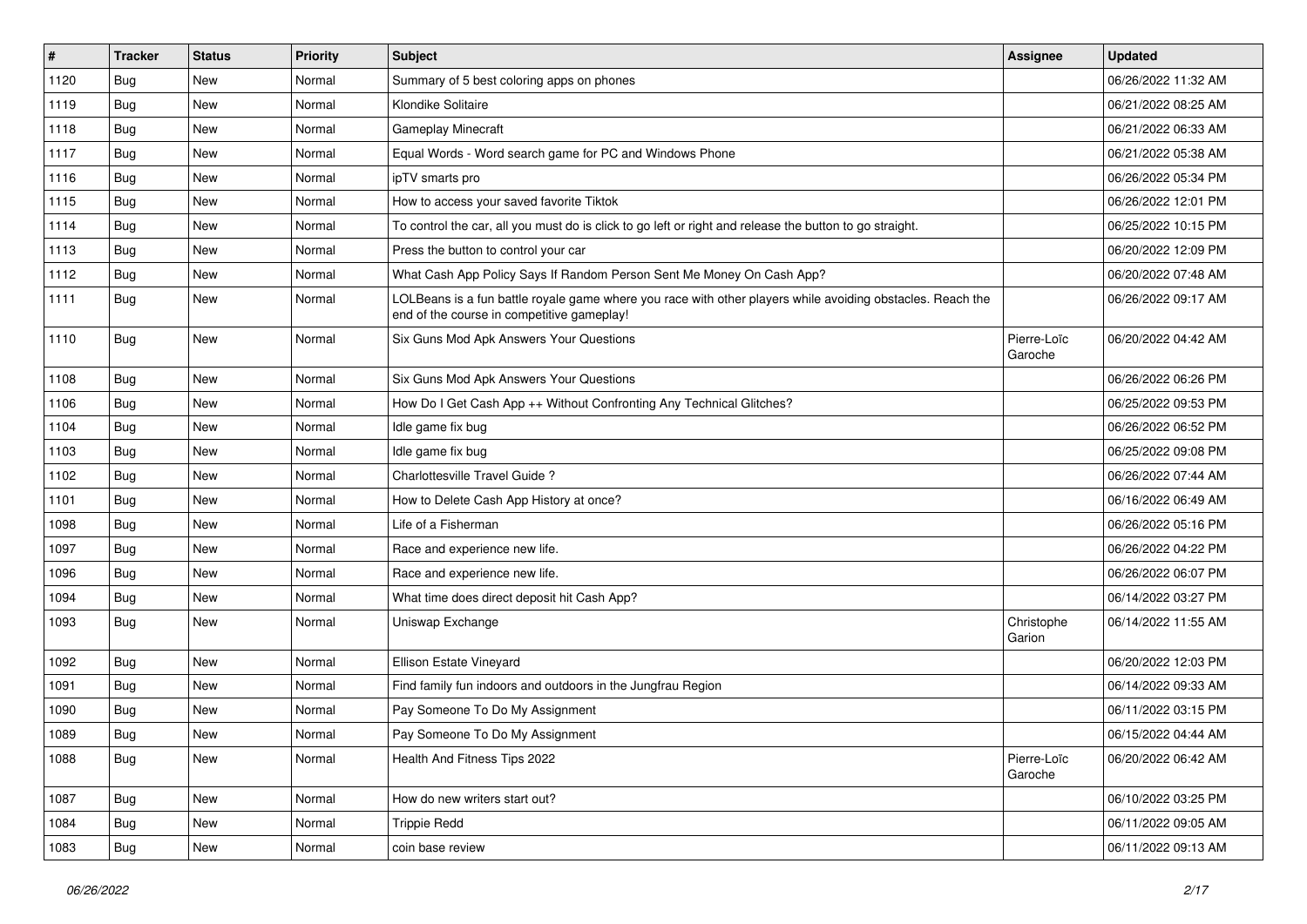| $\pmb{\#}$ | <b>Tracker</b> | <b>Status</b> | <b>Priority</b> | <b>Subject</b>                                              | <b>Assignee</b>        | <b>Updated</b>      |
|------------|----------------|---------------|-----------------|-------------------------------------------------------------|------------------------|---------------------|
| 1082       | Bug            | New           | Normal          | Reset chime bank password without phone number              |                        | 06/15/2022 11:56 AM |
| 1080       | Bug            | New           | Normal          | How to use Math Wallet   Nexo wallet   CoinTiger Exchange   |                        | 06/15/2022 11:56 AM |
| 1079       | Bug            | New           | Normal          | How to get cheap psychology assignment?                     |                        | 06/15/2022 06:00 AM |
| 1078       | Bug            | New           | Normal          | What Bank Is Cash App On Plaid? Find Clarity And Assistance |                        | 06/15/2022 11:56 AM |
| 1077       | Bug            | New           | Normal          | Les excellentes façons d'utiliser ces images                |                        | 06/26/2022 02:59 PM |
| 1076       | <b>Bug</b>     | New           | Normal          | DedicatedHosting4u                                          |                        | 06/11/2022 09:15 AM |
| 1074       | Bug            | New           | Normal          | Dissertation writing help at economical rates!              | Christophe<br>Garion   | 06/06/2022 04:48 PM |
| 1073       | Bug            | New           | Normal          | <b>Cricut Design Space</b>                                  |                        | 06/07/2022 09:34 PM |
| 1072       | Bug            | New           | Normal          | ij.start canon                                              |                        | 06/21/2022 06:56 PM |
| 1071       | <b>Bug</b>     | New           | Normal          | Cinema HD Review - Cinemahdv2.net                           |                        | 06/21/2022 06:54 PM |
| 1069       | Bug            | New           | Normal          | how to get cash app support phone number 24*7 available     |                        | 06/21/2022 08:36 PM |
| 1068       | Bug            | New           | Normal          | 123.hp.com/laserjet                                         |                        | 05/31/2022 12:22 PM |
| 1067       | Bug            | New           | Normal          | Cricut.com/setup                                            |                        | 05/31/2022 12:19 PM |
| 1065       | Bug            | New           | Normal          | The top foreign language training game in 2022              |                        | 06/07/2022 04:05 AM |
| 1064       | Bug            | New           | Normal          | How to delete Cash App history?                             | Pierre-Loïc<br>Garoche | 06/11/2022 10:29 AM |
| 1063       | Bug            | New           | Normal          | 123.hp.com/laserjet                                         |                        | 05/28/2022 12:27 PM |
| 1062       | Bug            | New           | Normal          | Cricut.com/setup                                            |                        | 05/28/2022 12:26 PM |
| 1061       | Bug            | New           | Normal          | Cricut.com/setup                                            |                        | 05/28/2022 12:24 PM |
| 1060       | Bug            | New           | Normal          | How to Use Panda Helper to Speed Up Your iOS                |                        | 05/28/2022 09:12 AM |
| 1059       | Bug            | New           | Normal          | 123.hp.com/laserjet                                         |                        | 05/28/2022 08:29 AM |
| 1058       | Bug            | New           | Normal          | Cricut.com/setup                                            |                        | 05/28/2022 08:28 AM |
| 1057       | Bug            | New           | Normal          | <b>CCPlay Education Edition APK</b>                         |                        | 06/07/2022 04:07 AM |
| 1055       | Bug            | New           | Normal          | seo apk                                                     | Pierre-Loïc<br>Garoche | 05/27/2022 06:23 AM |
| 1054       | Bug            | New           | Normal          | Apkmodule                                                   | Pierre-Loïc<br>Garoche | 05/26/2022 03:37 PM |
| 1053       | Bug            | New           | Normal          | Game Geometry Dash                                          |                        | 05/26/2022 11:30 AM |
| 1052       | <b>Bug</b>     | New           | Normal          | Build Now GG is a new battle royale game.                   |                        | 05/26/2022 04:24 AM |
| 1051       | Bug            | New           | Normal          | Dental Supplies USA                                         |                        | 06/11/2022 09:20 PM |
| 1048       | Bug            | New           | Normal          | So zeigen Sie ein Instagram-Profilbild an und vergrößern es |                        | 05/25/2022 06:56 AM |
| 1047       | Bug            | New           | Normal          | Opensea                                                     | Corentin<br>Lauverjat  | 05/24/2022 02:32 PM |
| 1046       | <b>Bug</b>     | New           | Normal          | 123.hp.com/laserjet                                         |                        | 05/24/2022 10:46 AM |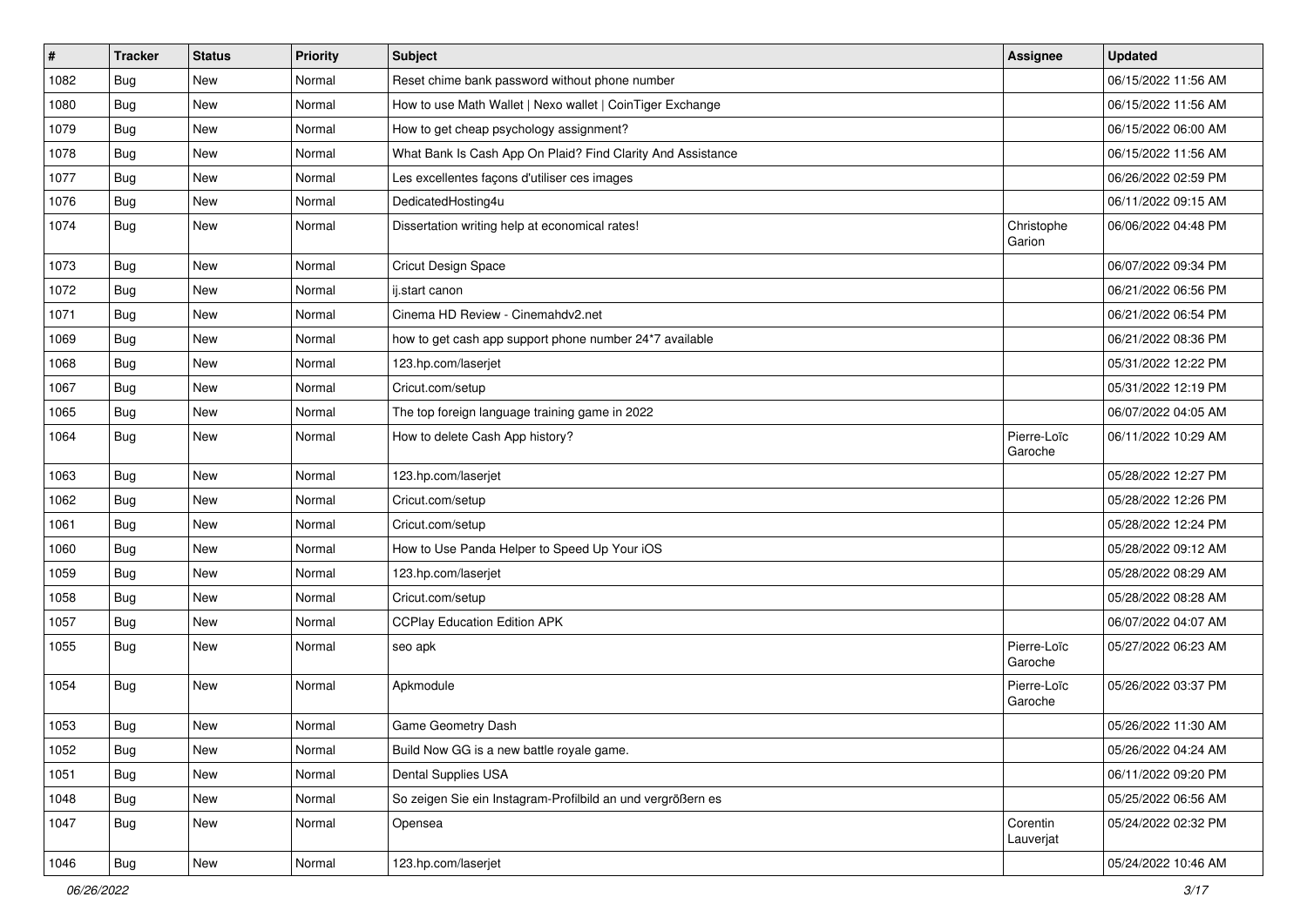| $\vert$ # | <b>Tracker</b> | <b>Status</b> | Priority | Subject                                                                    | <b>Assignee</b>        | <b>Updated</b>      |
|-----------|----------------|---------------|----------|----------------------------------------------------------------------------|------------------------|---------------------|
| 1045      | Bug            | New           | Normal   | Cricut.com/setup                                                           |                        | 05/24/2022 10:45 AM |
| 1044      | Bug            | New           | Normal   | Can I Disapprove If Random Person Sent Me Money On Cash App?               |                        | 05/26/2022 03:51 PM |
| 1043      | Bug            | New           | Normal   | What Is The Right Way To Troubleshoot Cash App Transfer Failed Problems?   |                        | 05/25/2022 01:16 PM |
| 1042      | <b>Bug</b>     | New           | Normal   | How to set up direct deposit on cash app?                                  |                        | 05/25/2022 01:17 PM |
| 1041      | Bug            | New           | Normal   | Count words in Word on the computer                                        |                        | 05/27/2022 02:16 PM |
| 1040      | <b>Bug</b>     | New           | Normal   | thabet                                                                     |                        | 05/19/2022 08:05 PM |
| 1039      | <b>Bug</b>     | New           | Normal   | How to Get Tickmill Bonuses for Free                                       |                        | 05/26/2022 05:43 PM |
| 1038      | Bug            | New           | Normal   | How to Fix Canon Printer Offline ISsue                                     | Pierre-Loïc<br>Garoche | 05/27/2022 05:25 AM |
| 1036      | Bug            | New           | Normal   | <b>VPS Material</b>                                                        |                        | 05/18/2022 09:34 PM |
| 1035      | Bug            | New           | Normal   | how to relieve spam score                                                  | Pierre-Loïc<br>Garoche | 05/18/2022 11:39 AM |
| 1034      | Bug            | New           | Normal   | Download Teaching Feeling For Android                                      |                        | 05/20/2022 09:25 AM |
| 1033      | <b>Bug</b>     | New           | Normal   | The best slope 2 online games to play right now                            |                        | 05/17/2022 10:55 AM |
| 1032      | <b>Bug</b>     | New           | Normal   | How To Play The Wordle Game                                                |                        | 05/17/2022 10:37 AM |
| 1031      | <b>Bug</b>     | New           | Normal   | <b>IAFT Traders Union</b>                                                  |                        | 05/16/2022 03:14 PM |
| 1030      | <b>Bug</b>     | New           | Normal   | <b>IAFT Traders Union</b>                                                  |                        | 05/16/2022 03:13 PM |
| 1029      | <b>Bug</b>     | New           | Normal   | 5 Reasons Why People Love Coloring Pages?                                  |                        | 05/16/2022 11:53 AM |
| 1028      | Bug            | New           | Normal   | The Best Free Online Game to Play with Friends                             |                        | 05/16/2022 05:00 AM |
| 1027      | Bug            | New           | Normal   | Word hurdle: Viral and Fun Online Game                                     |                        | 06/25/2022 06:13 PM |
| 1026      | Bug            | New           | Normal   | New Puzzle Game for All Age - Dordle                                       |                        | 06/25/2022 06:17 PM |
| 1025      | <b>Bug</b>     | New           | Normal   | how to change the logo in wordpress                                        |                        | 06/25/2022 06:20 PM |
| 1024      | <b>Bug</b>     | New           | Normal   | How to choose the right broker                                             |                        | 06/25/2022 06:23 PM |
| 1023      | Bug            | New           | Normal   | Questions That Are Typically Asked About Trap The Cat                      |                        | 05/14/2022 03:51 AM |
| 1022      | <b>Bug</b>     | New           | Normal   | 123.hp.com/laserjet                                                        |                        | 05/13/2022 01:25 PM |
| 1021      | <b>Bug</b>     | New           | Normal   | Cricut.com/setup                                                           |                        | 05/26/2022 12:21 AM |
| 1020      | <b>Bug</b>     | New           | Normal   | Cricut.com/setup                                                           |                        | 05/13/2022 11:14 AM |
| 1019      | Bug            | New           | Normal   | Cricut.com/setup                                                           |                        | 05/13/2022 11:13 AM |
| 1018      | Bug            | New           | Normal   | So erhalten Sie ein kostenloses Hörbuch                                    |                        | 06/26/2022 01:15 PM |
| 1016      | Bug            | New           | Normal   | Klondike Solitaire                                                         |                        | 05/12/2022 09:03 AM |
| 1015      | Bug            | New           | Normal   | Is it possible to send books for free?                                     |                        | 05/11/2022 04:05 PM |
| 1014      | Bug            | New           | Normal   | how to get chime routing and account number ? chime routing number florida |                        | 05/11/2022 12:42 PM |
| 1013      | Bug            | New           | Normal   | ij.start canon                                                             |                        | 05/11/2022 11:31 AM |
| 1012      | Bug            | New           | Normal   | Cricut.com/setup                                                           |                        | 05/11/2022 11:30 AM |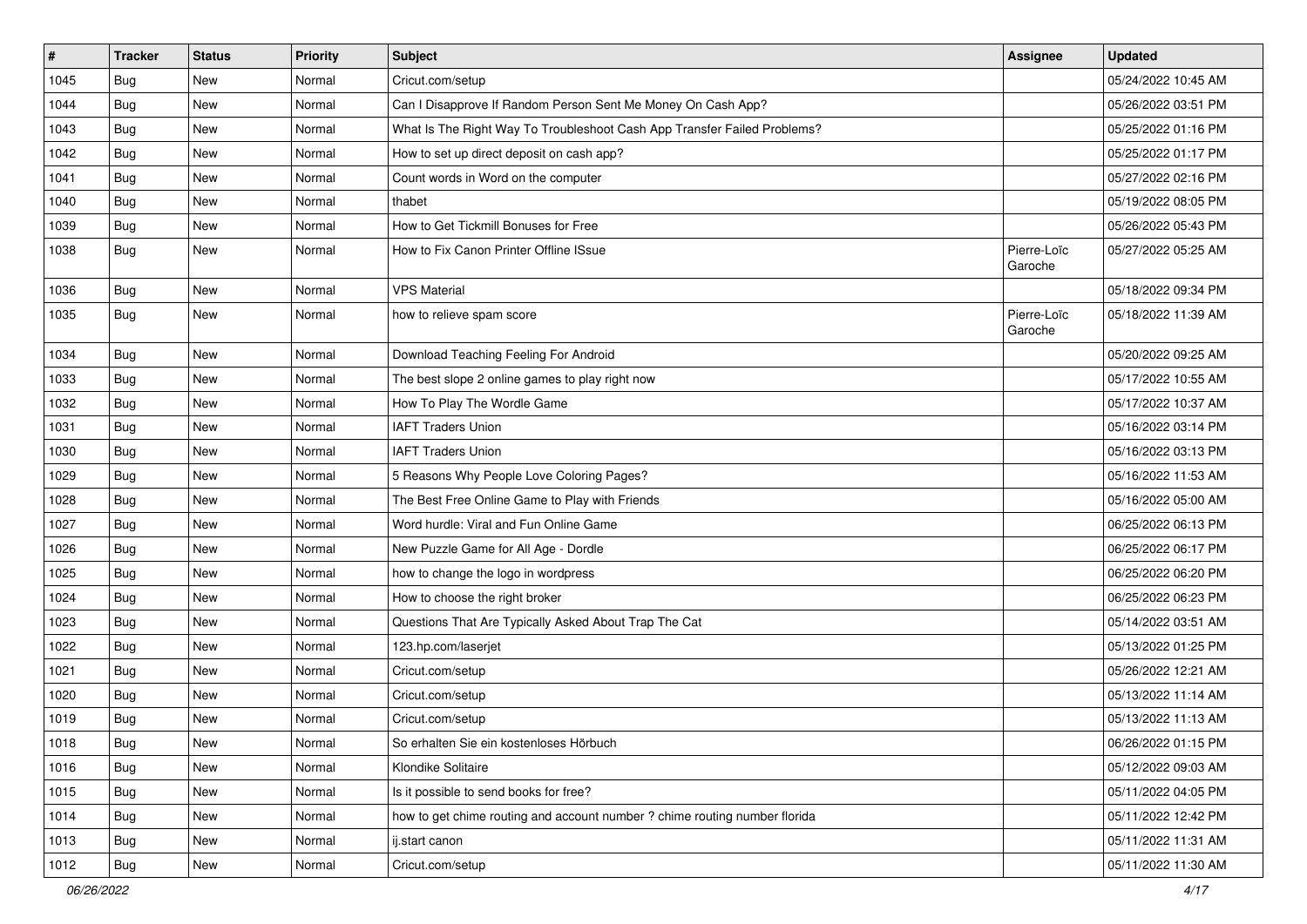| #    | <b>Tracker</b> | <b>Status</b> | <b>Priority</b> | Subject                                                                       | Assignee               | <b>Updated</b>      |
|------|----------------|---------------|-----------------|-------------------------------------------------------------------------------|------------------------|---------------------|
| 1011 | <b>Bug</b>     | New           | Normal          | Summary of 10 best coloring apps on phones                                    |                        | 05/11/2022 10:58 AM |
| 1010 | Bug            | New           | Normal          | what are the requirements to borrow money from cash app ? cash app borrow app | Pierre-Loïc<br>Garoche | 05/11/2022 09:29 AM |
| 1009 | <b>Bug</b>     | New           | Normal          | How to change routing number on Cash App?                                     |                        | 05/11/2022 07:13 AM |
| 1008 | Bug            | New           | Normal          | Who was the first black woman to anchor a newscast?                           |                        | 05/10/2022 03:13 PM |
| 1007 | Bug            | New           | Normal          | "ij.start canon                                                               |                        | 05/18/2022 10:40 AM |
| 1006 | Bug            | New           | Normal          | Cricut.com/setup                                                              |                        | 05/10/2022 01:22 PM |
| 1004 | Bug            | New           | Normal          | you get to pinch and drag a man with a very flexible face                     |                        | 05/10/2022 10:59 AM |
| 1003 | Bug            | New           | Normal          | Drift F1 is a drifting car game inspired by F1's tracks.                      | Pierre-Loïc<br>Garoche | 05/10/2022 10:52 AM |
| 1002 | <b>Bug</b>     | New           | Normal          | Chemistry Assignment Help                                                     |                        | 06/04/2022 09:58 AM |
| 1001 | Bug            | New           | Normal          | Venmo Keep Saying Error?                                                      |                        | 06/16/2022 02:11 PM |
| 1000 | Bug            | New           | Normal          | Super easy way to zoom photos and upload to Instagram                         | Christophe<br>Garion   | 05/07/2022 11:06 AM |
| 999  | <b>Bug</b>     | New           | Normal          | Is there a way to find Google Feud answers?                                   |                        | 05/07/2022 08:58 AM |
| 998  | <b>Bug</b>     | New           | Normal          | Is It Hard to Solve Wordle An                                                 |                        | 05/13/2022 06:39 PM |
| 997  | <b>Bug</b>     | New           | Normal          | 123.hp.com/laserjet                                                           |                        | 05/06/2022 05:33 AM |
| 996  | <b>Bug</b>     | New           | Normal          | Cricut.com/setup                                                              |                        | 05/06/2022 05:32 AM |
| 993  | Bug            | New           | Normal          | IO Games Free Online                                                          |                        | 06/26/2022 09:41 AM |
| 992  | Bug            | New           | Normal          | So vergrößern Sie Ihr Instagram-Profilbild                                    |                        | 05/04/2022 08:46 AM |
| 991  | <b>Bug</b>     | New           | Normal          | <b>MDMA MOLLY</b>                                                             |                        | 05/03/2022 12:03 AM |
| 990  | Bug            | New           | Normal          | Mushrooms                                                                     |                        | 06/26/2022 05:41 AM |
| 989  | <b>Bug</b>     | New           | Normal          | Barewoods Wax Cigar                                                           |                        | 06/26/2022 09:19 AM |
| 988  | Bug            | New           | Normal          | <b>Medicinal Mushrooms</b>                                                    |                        | 05/06/2022 06:06 AM |
| 987  | Bug            | New           | Normal          | <b>Medicinal Mushrooms</b>                                                    |                        | 05/02/2022 11:59 PM |
| 986  | Bug            | New           | Normal          | dbhdsvbhdf                                                                    | Christophe<br>Garion   | 05/01/2022 09:10 AM |
| 985  | Bug            | <b>New</b>    | Normal          | Find out the vitality of Facebook Phone Number:                               |                        | 05/06/2022 06:34 AM |
| 984  | Bug            | New           | Normal          | How to disable, permanently delete Twitter account on phone, PC               |                        | 06/26/2022 08:28 AM |
| 983  | <b>Bug</b>     | New           | Normal          | Finding issue in tekken 3 game?                                               |                        | 05/28/2022 02:34 PM |
| 982  | Bug            | New           | Normal          | Five sites that let you download free scenarios for your iPhone               |                        | 05/07/2022 09:34 PM |
| 981  | Bug            | New           | Normal          | VidMate Mod APK                                                               |                        | 05/06/2022 09:22 AM |
| 980  | Bug            | New           | Normal          | Free Gas Cards for the Unemployed                                             |                        | 04/28/2022 06:25 AM |
| 979  | <b>Bug</b>     | New           | Normal          | Free Gas Cards for the Unemployed                                             |                        | 06/25/2022 09:02 PM |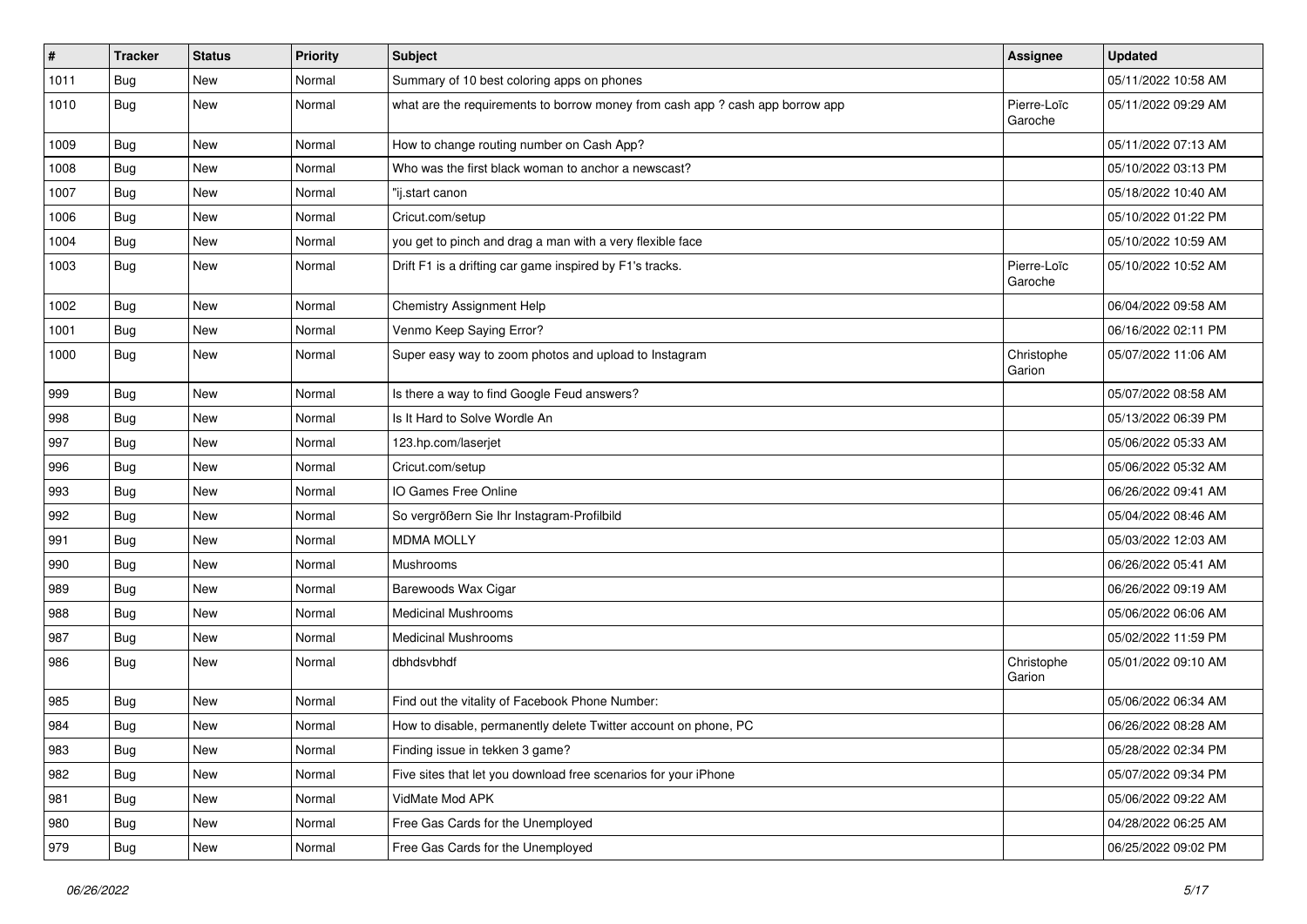| $\sharp$ | <b>Tracker</b> | <b>Status</b> | <b>Priority</b> | Subject                                                                                | <b>Assignee</b>      | <b>Updated</b>      |
|----------|----------------|---------------|-----------------|----------------------------------------------------------------------------------------|----------------------|---------------------|
| 978      | Bug            | New           | Normal          | Delamore Lodge is a place to stay.                                                     |                      | 04/27/2022 11:41 AM |
| 977      | Bug            | <b>New</b>    | Normal          | Fans of the Old Country will like this book.                                           |                      | 06/26/2022 05:54 AM |
| 976      | Bug            | New           | Normal          | How to delete the cash app account history right now?                                  | Hamza<br>Bourbouh    | 04/27/2022 09:47 AM |
| 975      | Bug            | <b>New</b>    | Normal          | Payback 2 Mod APK                                                                      |                      | 05/05/2022 10:56 AM |
| 974      | Bug            | New           | Normal          | Watch NCAA Football Live Streaming Free                                                |                      | 06/26/2022 05:33 PM |
| 972      | Bug            | <b>New</b>    | Normal          | How To Borrow Money From The Cash App? Get To Know About The Same                      |                      | 04/25/2022 07:30 AM |
| 971      | <b>Bug</b>     | New           | Normal          | How Do I Check Balance On Cash App Card With Optimum Ease?                             |                      | 04/23/2022 08:43 PM |
| 970      | <b>Bug</b>     | <b>New</b>    | Normal          | The Amount Of Time Does Cash App Direct Deposit Time Take?                             |                      | 06/26/2022 07:32 PM |
| 969      | <b>Bug</b>     | <b>New</b>    | Normal          | Watch NCAA Football Live Match Free                                                    |                      | 04/23/2022 07:29 AM |
| 966      | Bug            | New           | Normal          | How to Download the Filmes                                                             |                      | 04/23/2022 04:04 AM |
| 965      | <b>Bug</b>     | <b>New</b>    | Normal          | Go with cash app customer service to know where I can load my cash app card            |                      | 04/22/2022 01:07 PM |
| 964      | <b>Bug</b>     | New           | Normal          | Can I Fix Cash App Transfer Failed Issues By Adding Sufficient Funds?                  |                      | 06/26/2022 07:21 AM |
| 962      | Bug            | New           | Normal          | Kostenlose Hörbücher                                                                   |                      | 05/20/2022 08:56 AM |
| 961      | Bug            | <b>New</b>    | Normal          | TeaTv is an Android                                                                    |                      | 06/26/2022 02:02 PM |
| 959      | <b>Bug</b>     | New           | Normal          | Get connected with cash app team-How to get money off cash app at walmart without card |                      | 04/20/2022 08:18 AM |
| 958      | <b>Bug</b>     | New           | Normal          | Avail Cash app support service to know Sutton bank cash app number                     |                      | 06/26/2022 08:46 AM |
| 957      | Bug            | <b>New</b>    | Normal          | From Where I Can Get Cheap Writing Services?                                           |                      | 04/20/2022 05:06 AM |
| 956      | <b>Bug</b>     | New           | Normal          | FNF Free Mods Online                                                                   |                      | 06/25/2022 09:59 PM |
| 955      | <b>Bug</b>     | New           | Normal          | How Long Does Verification Take On Cash App If You Apply For The Verification?         | Christophe<br>Garion | 06/25/2022 10:50 PM |
| 954      | <b>Bug</b>     | <b>New</b>    | Normal          | AZ Screen Recorder Mod                                                                 |                      | 06/25/2022 11:24 PM |
| 953      | Bug            | <b>New</b>    | Normal          | Manga Dogs - Read Your Favorite Comics on Your Smartphone                              |                      | 04/20/2022 05:25 AM |
| 952      | <b>Bug</b>     | New           | Normal          | Canon IJ Network Tool                                                                  |                      | 06/26/2022 10:35 AM |
| 951      | <b>Bug</b>     | New           | Normal          | Canon.com/ijsetup                                                                      |                      | 04/20/2022 10:18 AM |
| 950      | Bug            | <b>New</b>    | Normal          | ij.start canon                                                                         |                      | 06/26/2022 04:35 AM |
| 949      | Bug            | New           | Normal          | <b>Educational Games</b>                                                               |                      | 06/15/2022 09:11 PM |
| 948      | <b>Bug</b>     | New           | Normal          | Canon IJ Network Tool                                                                  |                      | 04/20/2022 11:53 AM |
| 947      | Bug            | New           | Normal          | is Disney Now and Disney Plus different?                                               |                      | 04/14/2022 09:53 AM |
| 946      | <b>Bug</b>     | New           | Normal          | What is Plex and Is Plex Legal?                                                        |                      | 06/26/2022 05:23 AM |
| 945      | Bug            | New           | Normal          | TikTok 18 Mod Apk For Your Android                                                     |                      | 04/13/2022 09:32 AM |
| 943      | Bug            | New           | Normal          | ij.start canon                                                                         |                      | 04/13/2022 08:52 AM |
| 942      | <b>Bug</b>     | New           | Normal          | Canon IJ Network Tool                                                                  |                      | 04/13/2022 08:45 AM |
| 941      | <b>Bug</b>     | New           | Normal          | is Disney Now and Disney Plus different?                                               |                      | 06/26/2022 12:10 PM |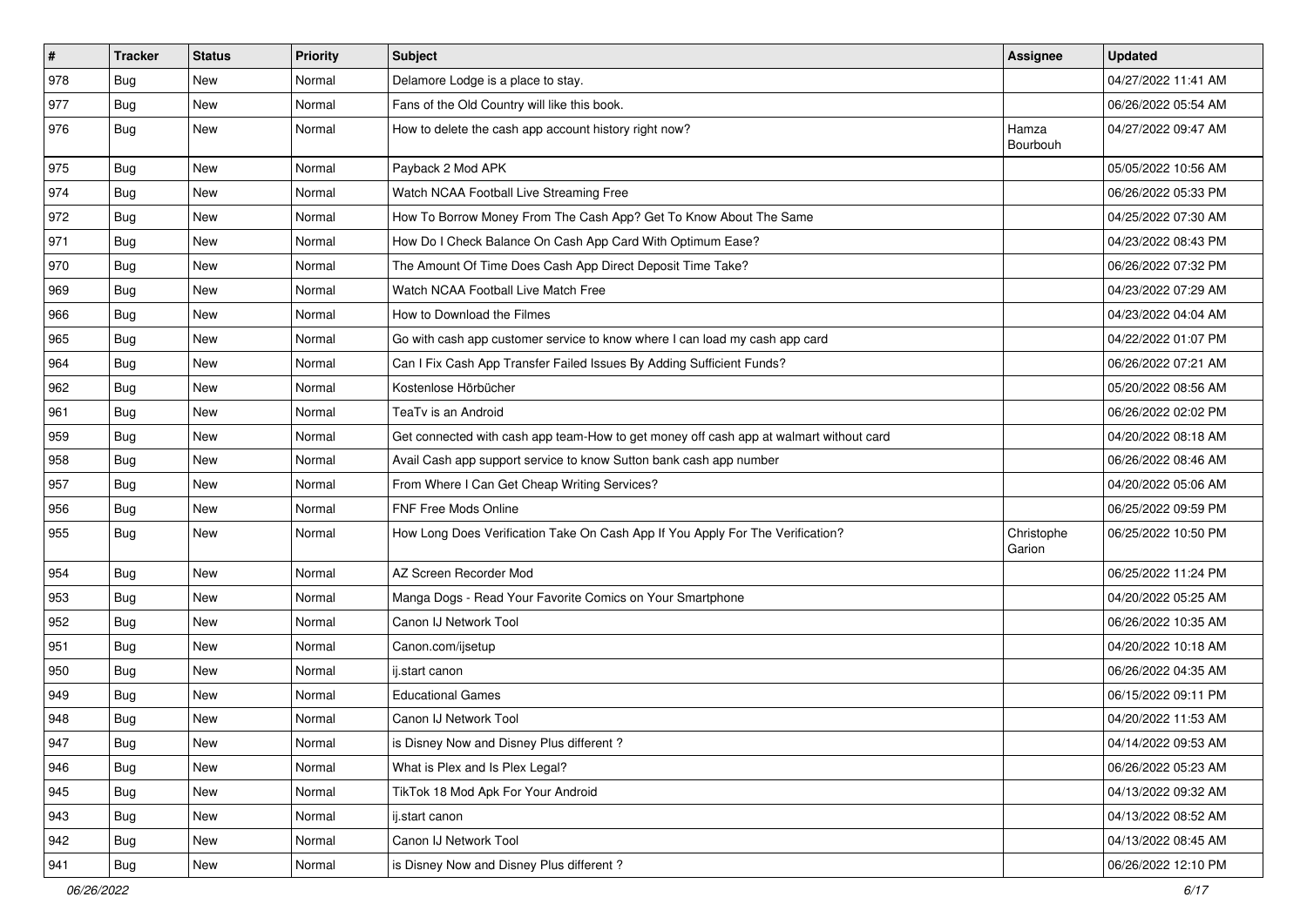| #   | <b>Tracker</b> | <b>Status</b> | <b>Priority</b> | <b>Subject</b>                                                                   | <b>Assignee</b>        | <b>Updated</b>      |
|-----|----------------|---------------|-----------------|----------------------------------------------------------------------------------|------------------------|---------------------|
| 940 | Bug            | New           | Normal          | What is Plex and Is Plex Legal?                                                  |                        | 06/26/2022 04:50 PM |
| 939 | Bug            | <b>New</b>    | Normal          | Ability to change sound notifications                                            | Christophe<br>Garion   | 06/26/2022 07:37 PM |
| 938 | <b>Bug</b>     | New           | Normal          | Would you like to have your own ringtone                                         | Christophe<br>Garion   | 06/26/2022 09:54 PM |
| 936 | Bug            | New           | Normal          | Avantages de l'extension AliTools pour faire du shopping sur Aliexpress          | Pierre-Loïc<br>Garoche | 04/12/2022 11:35 AM |
| 935 | <b>Bug</b>     | New           | Normal          | MovieBox Pro Apk - Watch Movies and TV Shows on Your Android Phone               |                        | 06/26/2022 04:11 AM |
| 934 | Bug            | <b>New</b>    | Normal          | MovieBox Pro Apk - Watch Movies and TV Shows on Your Android Phone               |                        | 05/10/2022 11:01 AM |
| 933 | Bug            | New           | Normal          | How Can I Watch Movies on My Mobile Phone                                        |                        | 06/24/2022 12:55 AM |
| 932 | Bug            | New           | Normal          | The best epic, long-playing PC games will consume days of your life.             |                        | 05/15/2022 07:44 PM |
| 930 | <b>Bug</b>     | New           | Normal          | The best free games online                                                       |                        | 04/12/2022 09:05 AM |
| 929 | <b>Bug</b>     | New           | Normal          | Canon IJ Network Tool                                                            |                        | 04/12/2022 08:32 AM |
| 928 | Bug            | New           | Normal          | How Does Sutton Bank Cash App Customer Service Help In Answering Your Questions? |                        | 04/12/2022 11:36 AM |
| 926 | Bug            | <b>New</b>    | Normal          | tavor 7                                                                          |                        | 06/22/2022 05:08 PM |
| 925 | <b>Bug</b>     | New           | Normal          | tavor 7                                                                          |                        | 06/15/2022 03:45 AM |
| 924 | Bug            | New           | Normal          | buy tec 9                                                                        |                        | 04/11/2022 02:54 PM |
| 923 | Bug            | <b>New</b>    | Normal          | frenchies for sale                                                               |                        | 04/11/2022 02:35 PM |
| 922 | <b>Bug</b>     | New           | Normal          | Why Is The Need For Assignment Writing Services?                                 |                        | 06/26/2022 12:42 PM |
| 921 | Bug            | New           | Normal          | Canon IJ Network Tool                                                            |                        | 04/11/2022 09:00 AM |
| 920 | <b>Bug</b>     | New           | Normal          | Where I Can Get Essay Writing Services?                                          |                        | 04/11/2022 08:35 AM |
| 918 | <b>Bug</b>     | New           | Normal          | Antivirus for IOS                                                                |                        | 06/16/2022 10:36 PM |
| 917 | Bug            | New           | Normal          | Random Person Sent Me Money on Cash App-find solution?                           |                        | 04/09/2022 12:32 PM |
| 916 | Bug            | New           | Normal          | How long does it take to write a book?                                           |                        | 04/07/2022 12:15 PM |
| 915 | Bug            | New           | Normal          | Finance dissertation writing                                                     |                        | 04/07/2022 09:22 AM |
| 914 | <b>Bug</b>     | New           | Normal          | Wordle: how to play fashion games for free?                                      |                        | 04/07/2022 08:30 AM |
| 913 | Bug            | New           | Normal          | Canon IJ Network Tool                                                            |                        | 04/07/2022 06:21 AM |
| 912 | <b>Bug</b>     | <b>New</b>    | Normal          | Cuphead Mobile Game Review                                                       |                        | 06/09/2022 10:14 AM |
| 911 | Bug            | New           | Normal          | Aluminum Windows & Doors                                                         |                        | 04/06/2022 08:10 PM |
| 910 | <b>Bug</b>     | New           | Normal          | Each content looks unisize or not formated                                       |                        | 04/06/2022 11:21 AM |
| 909 | Bug            | New           | Normal          | Toca Life World APK                                                              |                        | 04/06/2022 04:52 AM |
| 908 | <b>Bug</b>     | New           | Normal          | Toca Life World APK                                                              |                        | 04/06/2022 03:18 AM |
| 907 | <b>Bug</b>     | New           | Normal          | Canon IJ Network Tool                                                            |                        | 04/04/2022 10:43 AM |
| 906 | Bug            | New           | Normal          | How To Change Cash App From Business To Personal Account For Any Reasons?        |                        | 04/04/2022 09:57 AM |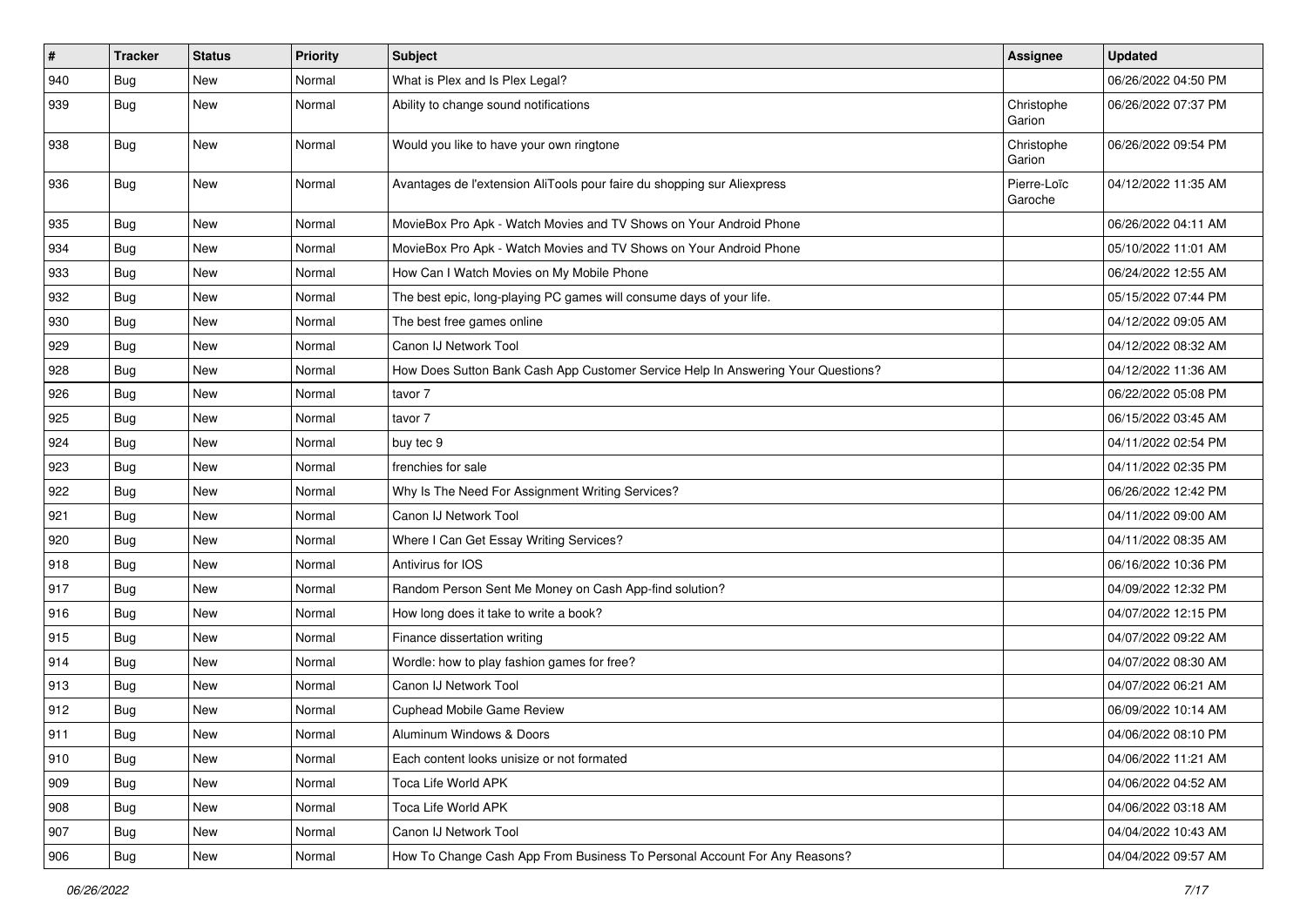| #   | <b>Tracker</b> | <b>Status</b> | <b>Priority</b> | Subject                                                                     | <b>Assignee</b>        | <b>Updated</b>      |
|-----|----------------|---------------|-----------------|-----------------------------------------------------------------------------|------------------------|---------------------|
| 905 | Bug            | New           | Normal          | MINI MILITIA MOD APK                                                        |                        | 05/19/2022 01:54 PM |
| 898 | Bug            | <b>New</b>    | Normal          | Shadow Fight 2 Mod APK                                                      |                        | 04/02/2022 09:17 AM |
| 897 | Bug            | New           | Normal          | Slot Pulsa Pragmatic Play                                                   | <b>Xavier Thirioux</b> | 04/01/2022 12:08 PM |
| 895 | Bug            | New           | Normal          | Cash App Scams                                                              |                        | 06/18/2022 02:36 PM |
| 893 | <b>Bug</b>     | <b>New</b>    | Normal          | klingeltone                                                                 |                        | 04/13/2022 11:06 AM |
| 892 | <b>Bug</b>     | New           | Normal          | Good game                                                                   |                        | 04/01/2022 09:15 AM |
| 891 | Bug            | <b>New</b>    | Normal          | The most interesting game today, have you tried it?                         |                        | 04/01/2022 09:17 AM |
| 889 | <b>Bug</b>     | New           | Normal          | What is Plex and how it's work?                                             |                        | 04/01/2022 09:14 AM |
| 888 | <b>Bug</b>     | New           | Normal          | Is the Fox News Channel on Roku free?                                       |                        | 04/25/2022 08:04 AM |
| 887 | Bug            | <b>New</b>    | Normal          | What is Plex and how it's work?                                             |                        | 04/01/2022 09:16 AM |
| 886 | <b>Bug</b>     | New           | Normal          | Is the Fox News Channel on Roku free?                                       |                        | 04/01/2022 09:16 AM |
| 885 | <b>Bug</b>     | New           | Normal          | How to Install the Tele Latino App For Android                              |                        | 03/28/2022 04:10 AM |
| 884 | <b>Bug</b>     | New           | Normal          | Why do Subway Surfers popular                                               |                        | 04/01/2022 09:16 AM |
| 883 | <b>Bug</b>     | <b>New</b>    | Normal          | Langweilen Sie sich jemals bei der gleichen alten Schriftart auf Instagram? |                        | 04/01/2022 09:16 AM |
| 882 | Bug            | New           | Normal          | How to change bank account on cash app?                                     |                        | 04/01/2022 09:16 AM |
| 880 | Bug            | New           | Normal          | Why do Subway Surfers popular                                               |                        | 04/01/2022 09:16 AM |
| 878 | <b>Bug</b>     | New           | Normal          | Wie ist instazoom hilfreich beim Herunterladen von Instagram-Profilbildern  |                        | 04/08/2022 09:28 PM |
| 876 | <b>Bug</b>     | <b>New</b>    | Normal          | Download Full-Size Profile Pictures of Your Favorite Users With InstaDP     |                        | 04/01/2022 09:12 AM |
| 875 | Bug            | <b>New</b>    | Normal          | Red ball game                                                               |                        | 04/01/2022 09:15 AM |
| 874 | Bug            | <b>New</b>    | Normal          | Cómo descargar Minecraft Apk                                                |                        | 06/26/2022 08:01 AM |
| 873 | <b>Bug</b>     | New           | Normal          | Klingeltöne mp3                                                             |                        | 04/13/2022 11:03 AM |
| 872 | Bug            | <b>New</b>    | Normal          | Poppy Playtime Horror Game Free                                             |                        | 04/01/2022 09:11 AM |
| 870 | Bug            | <b>New</b>    | Normal          | Mahjong Solitaire                                                           |                        | 04/01/2022 09:12 AM |
| 869 | <b>Bug</b>     | New           | Normal          | Sonnerie Post Malone 2022                                                   |                        | 04/13/2022 11:05 AM |
| 865 | Bug            | New           | Normal          | Canon IJ Printer Utility                                                    |                        | 05/18/2022 07:24 PM |
| 864 | Bug            | New           | Normal          | Canon IJ Network Tool                                                       |                        | 04/01/2022 09:14 AM |
| 863 | <b>Bug</b>     | <b>New</b>    | Normal          | Canon IJ Network Tool                                                       |                        | 04/01/2022 09:12 AM |
| 862 | <b>Bug</b>     | New           | Normal          | none                                                                        |                        | 04/01/2022 09:11 AM |
| 860 | Bug            | New           | Normal          | pokemon guide                                                               | Pierre-Loïc<br>Garoche | 06/18/2022 08:18 PM |
| 859 | Bug            | New           | Normal          | Canon IJ Network Tool                                                       |                        | 04/01/2022 09:13 AM |
| 858 | Bug            | New           | Normal          | opourid                                                                     | Christophe<br>Garion   | 04/01/2022 09:13 AM |
| 857 | <b>Bug</b>     | New           | Normal          | Welcome to the world of classic retro games                                 |                        | 04/01/2022 09:13 AM |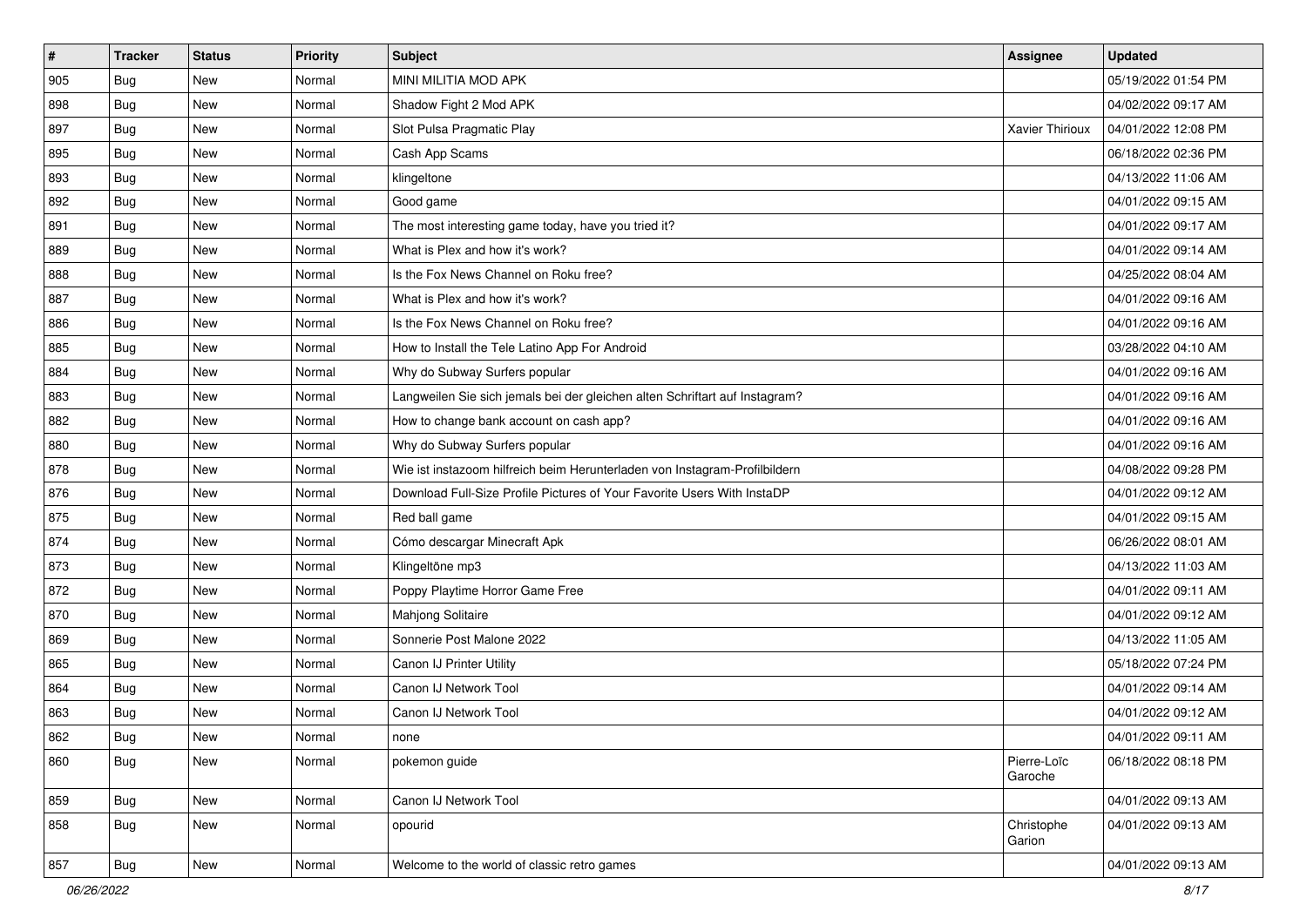| $\sharp$ | <b>Tracker</b> | <b>Status</b> | <b>Priority</b> | <b>Subject</b>                                                                   | Assignee               | <b>Updated</b>      |
|----------|----------------|---------------|-----------------|----------------------------------------------------------------------------------|------------------------|---------------------|
| 856      | Bug            | New           | Normal          | Online Classes Assistance Help For Student                                       |                        | 04/01/2022 09:13 AM |
| 855      | Bug            | <b>New</b>    | Normal          | Online Classes Assistance Help For Student                                       |                        | 04/01/2022 09:13 AM |
| 854      | <b>Bug</b>     | New           | Normal          | How To Resolve Password Problems Through Facebook Customer Service?              |                        | 04/09/2022 06:11 PM |
| 853      | <b>Bug</b>     | New           | Normal          | what is dr laser                                                                 |                        | 04/01/2022 09:13 AM |
| 852      | <b>Bug</b>     | New           | Normal          | How to cancel your French Bee flight within 24 hours?                            |                        | 04/01/2022 09:13 AM |
| 851      | <b>Bug</b>     | New           | Normal          | Laden Sie den kostenlosen MP3-Klingelton für Ihr Mobiltelefon herunter           |                        | 04/01/2022 09:14 AM |
| 850      | Bug            | <b>New</b>    | Normal          | Puppy Playtime APK Android                                                       |                        | 04/01/2022 09:14 AM |
| 849      | <b>Bug</b>     | New           | Normal          | FutEmax App Apk - Watch Soccer, Fantasy Football, And More On Your Mobile Device |                        | 04/01/2022 09:04 AM |
| 844      | <b>Bug</b>     | New           | Normal          | To know Chime Routing Number call on the helpline number                         |                        | 04/01/2022 08:58 AM |
| 843      | Bug            | <b>New</b>    | Normal          | Canon IJ Network Tool                                                            |                        | 04/01/2022 08:58 AM |
| 842      | <b>Bug</b>     | New           | Normal          | Join the fun game                                                                |                        | 04/01/2022 08:58 AM |
| 841      | <b>Bug</b>     | New           | Normal          | How do I activate FOX NOW?                                                       |                        | 04/01/2022 08:58 AM |
| 840      | <b>Bug</b>     | New           | Normal          | Is Tubi really free and legal?                                                   |                        | 04/01/2022 08:58 AM |
| 839      | <b>Bug</b>     | <b>New</b>    | Normal          | How do I activate FOX NOW?                                                       |                        | 04/01/2022 08:58 AM |
| 838      | Bug            | <b>New</b>    | Normal          | Celebrity Hunter Mod apk - Como instalá-lo                                       |                        | 04/01/2022 08:58 AM |
| 837      | Bug            | New           | Normal          | To Create An Instagram Story                                                     | Pierre-Loïc<br>Garoche | 04/01/2022 08:58 AM |
| 836      | Bug            | <b>New</b>    | Normal          | What Is The Required Amount To Pay As Cash App Clearance Fee?                    |                        | 04/01/2022 09:00 AM |
| 835      | <b>Bug</b>     | <b>New</b>    | Normal          | Build your strong army with Taming io                                            |                        | 04/01/2022 08:59 AM |
| 834      | Bug            | <b>New</b>    | Normal          | Grasp the secret to relieve stress and fatigue                                   |                        | 04/01/2022 08:57 AM |
| 833      | <b>Bug</b>     | New           | Normal          | Does Direct Deposit Hit Chime- seek Chime Customer Service                       |                        | 04/01/2022 08:59 AM |
| 832      | <b>Bug</b>     | <b>New</b>    | Normal          | Choque Royale Mod Apk                                                            |                        | 04/01/2022 08:59 AM |
| 831      | Bug            | <b>New</b>    | Normal          | Build and shoot                                                                  |                        | 05/29/2022 04:47 PM |
| 830      | <b>Bug</b>     | New           | Normal          | Poppy Playtime APK                                                               |                        | 04/01/2022 08:59 AM |
| 829      | <b>Bug</b>     | New           | Normal          | Write My Dissertation For Me UK                                                  | Pierre-Loïc<br>Garoche | 06/26/2022 04:13 AM |
| 828      | <b>Bug</b>     | New           | Normal          | Nursery management                                                               |                        | 06/13/2022 08:55 AM |
| 827      | <b>Bug</b>     | New           | Normal          | Come To Know The Required Steps To Unlock Cash App Account                       |                        | 04/01/2022 08:59 AM |
| 826      | Bug            | New           | Normal          | How to Dowload MXL TV Premium                                                    |                        | 05/26/2022 03:34 PM |
| 825      | Bug            | New           | Normal          | Lucky Patcher Download                                                           |                        | 06/26/2022 06:09 PM |
| 822      | Bug            | New           | Normal          | Dowload Your Boyfriend Game                                                      |                        | 06/26/2022 02:21 PM |
| 821      | Bug            | New           | Normal          | Nicoo - A Review of the Popular Battle Royale Game                               |                        | 04/01/2022 08:56 AM |
| 820      | Bug            | New           | Normal          | Metal Slug Apk para Android                                                      |                        | 06/26/2022 07:14 PM |
| 819      | <b>Bug</b>     | New           | Normal          | Metal Slug Apk para Android                                                      |                        | 04/01/2022 08:59 AM |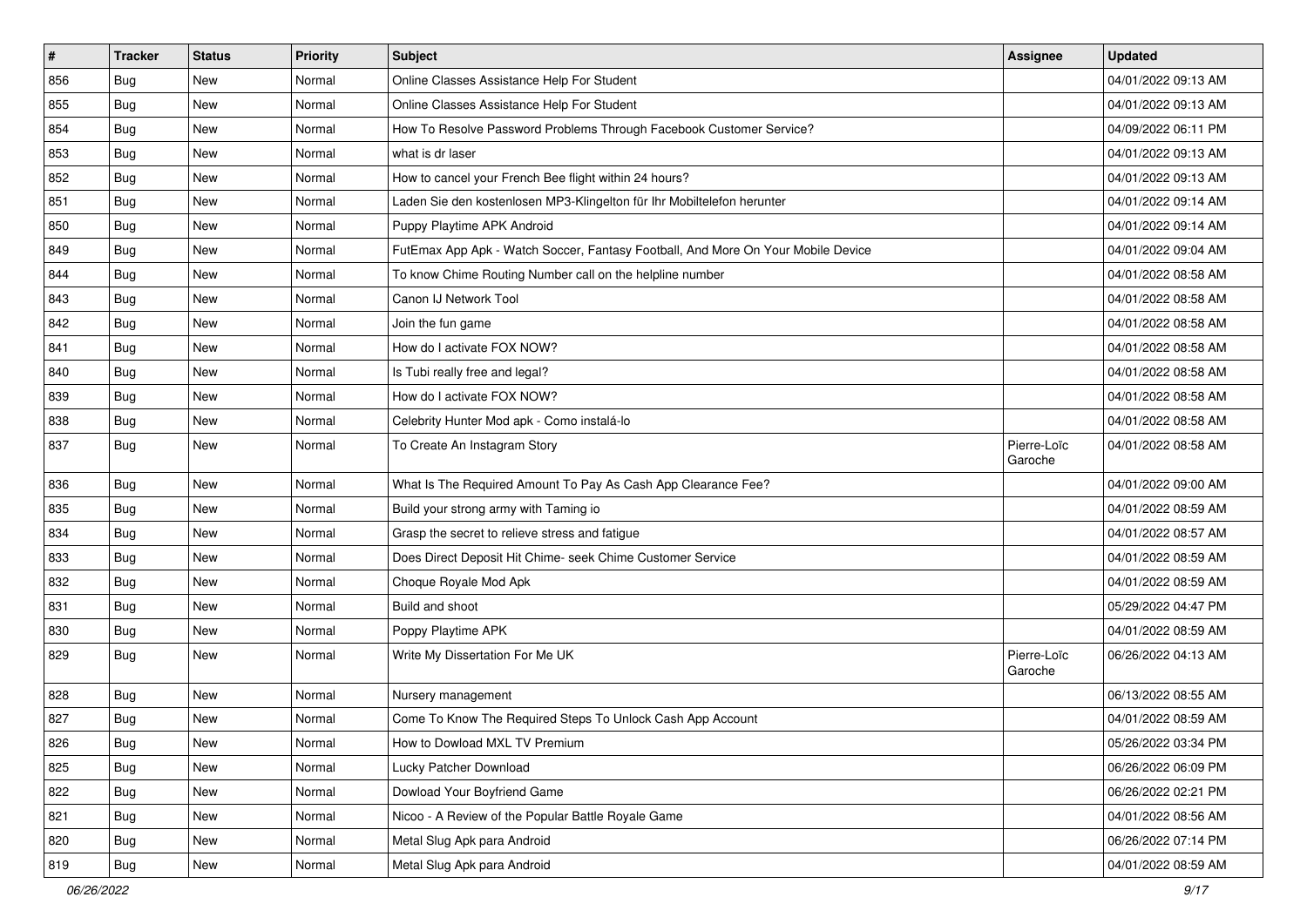| #   | <b>Tracker</b> | <b>Status</b> | <b>Priority</b> | <b>Subject</b>                                                                | <b>Assignee</b>        | <b>Updated</b>      |
|-----|----------------|---------------|-----------------|-------------------------------------------------------------------------------|------------------------|---------------------|
| 818 | Bug            | <b>New</b>    | Normal          | Have you ever played a basketball game?                                       | Corentin<br>Lauverjat  | 04/01/2022 08:55 AM |
| 817 | Bug            | <b>New</b>    | Normal          | Pacman 30th Anniversary                                                       |                        | 06/26/2022 04:13 PM |
| 816 | Bug            | New           | Normal          | Play Scribble io fun with everyone                                            |                        | 06/23/2022 10:52 AM |
| 815 | Bug            | <b>New</b>    | Normal          | how do i call cash app customer service                                       | Xavier Thirioux        | 06/23/2022 08:36 AM |
| 814 | Bug            | New           | Normal          | Stage Fright Cure                                                             | Pierre-Loïc<br>Garoche | 06/26/2022 07:04 AM |
| 811 | Bug            | New           | Normal          | Canon IJ Network Tool                                                         |                        | 06/26/2022 12:58 PM |
| 809 | Bug            | <b>New</b>    | Normal          | Smash Karts - immerse yourself in the exciting race                           |                        | 06/26/2022 04:49 PM |
| 808 | Bug            | New           | Normal          | Sinnvolle Guten-Morgen-Grüße                                                  |                        | 06/25/2022 12:09 PM |
| 807 | Bug            | New           | Normal          | 1v1Battle is a strategic action 'Build and shoot' game                        |                        | 04/01/2022 08:56 AM |
| 805 | Bug            | New           | Normal          | Ketamine Online Store                                                         | Christophe<br>Garion   | 06/25/2022 11:28 AM |
| 804 | Bug            | New           | Normal          | Review                                                                        |                        | 06/25/2022 05:07 PM |
| 802 | Bug            | <b>New</b>    | Normal          | Who Is an ETL Engineer                                                        |                        | 06/26/2022 05:48 PM |
| 801 | <b>Bug</b>     | New           | Normal          | Who Is an ETL Engineer                                                        |                        | 06/26/2022 04:29 PM |
| 800 | <b>Bug</b>     | New           | Normal          | Who Is an ETL Engineer                                                        |                        | 06/25/2022 10:31 PM |
| 799 | Bug            | New           | Normal          | Who Is an ETL Engineer                                                        |                        | 06/26/2022 09:27 AM |
| 798 | Bug            | New           | Normal          | Who Is an ETL Engineer                                                        |                        | 06/26/2022 01:07 PM |
| 797 | Bug            | New           | Normal          | Psychedelic                                                                   | Christophe<br>Garion   | 06/26/2022 03:26 PM |
| 796 | Bug            | New           | Normal          | How Does Cash App ++ actually work and What is the process of it              |                        | 06/22/2022 07:03 AM |
| 795 | Bug            | New           | Normal          | Drift Boss - Exciting Race                                                    |                        | 06/26/2022 06:32 PM |
| 792 | Bug            | New           | Normal          | What is Google Camera Mod?                                                    |                        | 04/01/2022 08:59 AM |
| 791 | <b>Bug</b>     | New           | Normal          | Samsnung TV Plus is not working                                               |                        | 04/01/2022 09:03 AM |
| 790 | Bug            | <b>New</b>    | Normal          | My app                                                                        |                        | 04/01/2022 09:03 AM |
| 789 | <b>Bug</b>     | New           | Normal          | Full version                                                                  |                        | 06/26/2022 02:47 PM |
| 788 | <b>Bug</b>     | New           | Normal          | Intro Maker Mod APK                                                           |                        | 06/26/2022 11:01 AM |
| 787 | Bug            | New           | Normal          | Assured Assignment Help                                                       |                        | 06/26/2022 06:14 PM |
| 786 | <b>Bug</b>     | New           | Normal          | Best Assignment Help in Australia & UK                                        |                        | 06/21/2022 09:28 PM |
| 785 | Bug            | New           | Normal          | How To Get Money Off Cash App Without Card Or With A Card?                    |                        | 06/26/2022 06:26 PM |
| 784 | Bug            | New           | Normal          | How To Add Money On Cash App Card And Check The Funds?                        |                        | 06/26/2022 01:43 PM |
| 783 | <b>Bug</b>     | New           | Normal          | How Do I Determine The Reasons And Solutions To Fix Cash App Transfer Failed? |                        | 06/26/2022 12:30 PM |
| 782 | <b>Bug</b>     | New           | Normal          | Comment faire une sonnerie téléphonique                                       |                        | 06/24/2022 01:32 PM |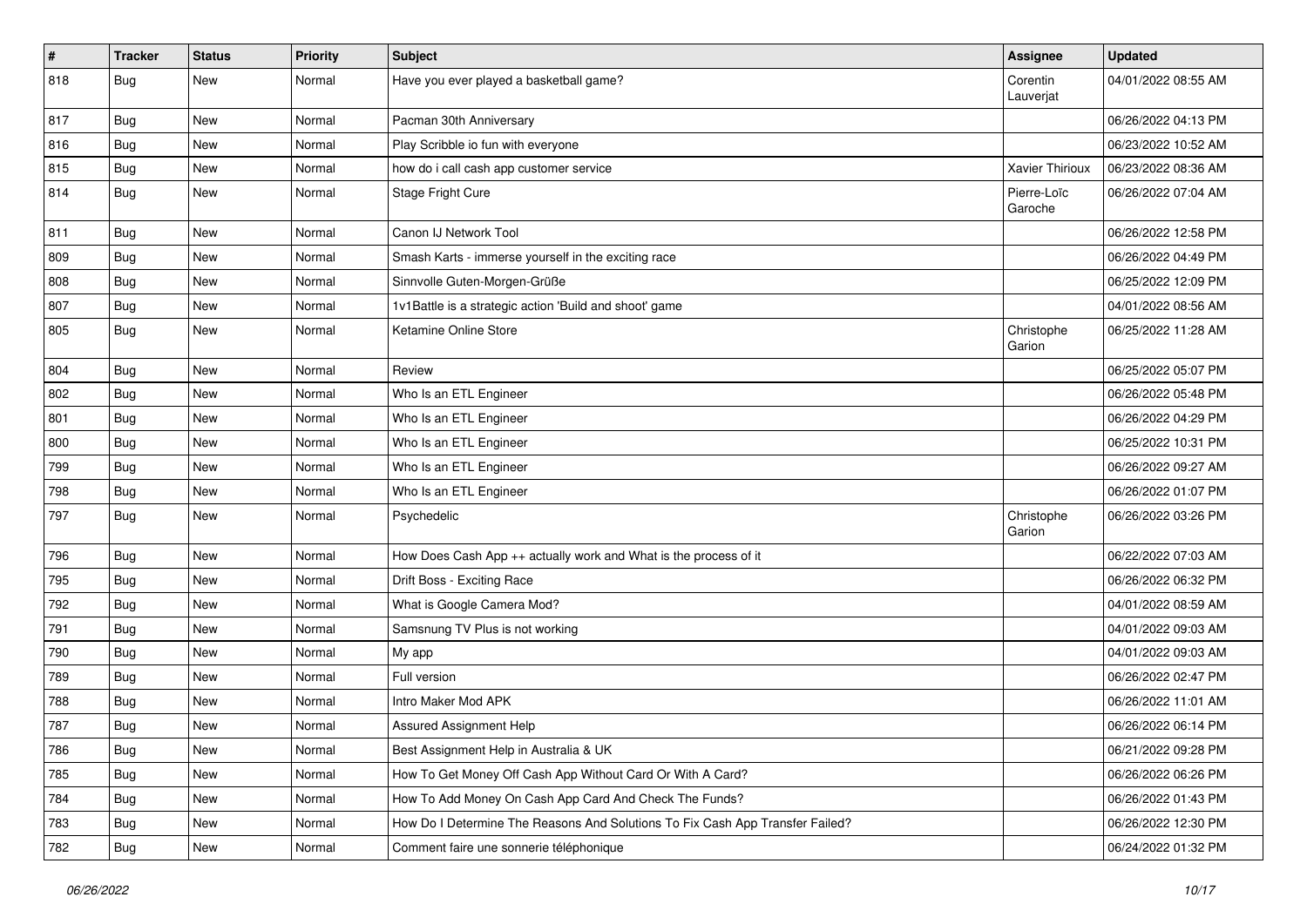| $\vert$ # | <b>Tracker</b> | <b>Status</b> | <b>Priority</b> | <b>Subject</b>                                                                                      | Assignee               | <b>Updated</b>      |
|-----------|----------------|---------------|-----------------|-----------------------------------------------------------------------------------------------------|------------------------|---------------------|
| 781       | Bug            | New           | Normal          | Free Whatsapp Group to Join                                                                         |                        | 06/25/2022 01:25 AM |
| 780       | <b>Bug</b>     | New           | Normal          | Best Whatsapp Modified APKs                                                                         | Pierre-Loïc<br>Garoche | 06/25/2022 06:54 AM |
| 777       | <b>Bug</b>     | <b>New</b>    | Normal          | Obtain driving instructions using Google Maps.                                                      |                        | 06/26/2022 11:30 AM |
| 776       | Bug            | New           | Normal          | Wibargain                                                                                           |                        | 06/17/2022 08:52 PM |
| 775       | Bug            | New           | Normal          | cash app                                                                                            |                        | 02/14/2022 08:20 AM |
| 774       | <b>Bug</b>     | New           | Normal          | Follow proper initiatives                                                                           |                        | 06/26/2022 10:40 PM |
| 773       | <b>Bug</b>     | New           | Normal          | Spades - Play online free                                                                           |                        | 06/26/2022 07:18 PM |
| 772       | <b>Bug</b>     | New           | Normal          | united airlines baggage policy                                                                      |                        | 06/26/2022 05:25 AM |
| 771       | <b>Bug</b>     | New           | Normal          | united airlines baggage policy                                                                      |                        | 06/26/2022 07:19 AM |
| 770       | Bug            | New           | Normal          | Canon IJ Network Tool                                                                               |                        | 06/26/2022 09:12 AM |
| 769       | Bug            | New           | Normal          | check my cash app                                                                                   |                        | 06/26/2022 08:33 PM |
| 768       | Bug            | New           | Normal          | Where can you buy best jackets online?                                                              |                        | 06/26/2022 01:50 PM |
| 767       | Bug            | New           | Normal          | apkmod                                                                                              |                        | 06/26/2022 07:59 AM |
| 766       | Bug            | <b>New</b>    | Normal          | Pobreflix Mod APK Review                                                                            |                        | 06/23/2022 01:39 AM |
| 765       | Bug            | New           | Normal          | Follow proper initiatives to check my cash app                                                      |                        | 06/25/2022 10:08 AM |
| 764       | <b>Bug</b>     | New           | Normal          | What is available to see what I can watch HBO Max?                                                  |                        | 06/26/2022 08:52 PM |
| 762       | Bug            | New           | Normal          | How To Add Money To A Cash App Card If Struggling With Low Amount?                                  |                        | 06/24/2022 07:48 AM |
| 761       | <b>Bug</b>     | New           | Normal          | What is it about basketball that makes it so popular in the United States?                          | Corentin<br>Lauverjat  | 06/24/2022 03:48 AM |
| 760       | Bug            | New           | Normal          | apkmod                                                                                              |                        | 05/20/2022 05:32 AM |
| 759       | Bug            | New           | Normal          | Canon IJ Network Tool                                                                               | Pierre-Loïc<br>Garoche | 06/26/2022 01:17 PM |
| 758       | Bug            | New           | Normal          | How Do I Study Consistently For Hours?                                                              |                        | 04/01/2022 09:01 AM |
| 757       | <b>Bug</b>     | New           | Normal          | Why Is Issue of Car Maintenance so Famous for the Consumers?                                        |                        | 04/01/2022 09:01 AM |
| 754       | Bug            | New           | Normal          | Cómo descargar tonos gratis de teléfono celular                                                     |                        | 06/26/2022 01:56 PM |
| 753       | Bug            | New           | Normal          | onlineessaygrader                                                                                   |                        | 04/01/2022 09:01 AM |
| 752       | <b>Bug</b>     | New           | Normal          | Plagerism checker                                                                                   |                        | 06/26/2022 06:33 PM |
| 750       | Bug            | New           | Normal          | Create a Report Template                                                                            |                        | 06/26/2022 04:27 PM |
| 749       | Bug            | New           | Normal          | The Best Bubble Shooter Game for Android                                                            |                        | 06/26/2022 12:12 PM |
| 748       | <b>Bug</b>     | New           | Normal          | Il y a quelques façons d'obtenir des sonneries gratuites pour votre iPhone                          |                        | 04/01/2022 09:02 AM |
| 747       | <b>Bug</b>     | New           | Normal          | How to Install Tyflex Plus on Your Android Device                                                   |                        | 06/26/2022 08:16 AM |
| 744       | Bug            | New           | Normal          | <b>Pixel Survive</b>                                                                                |                        | 04/01/2022 09:02 AM |
| 743       | <b>Bug</b>     | New           | Normal          | They promote 'pixel art' contests and a 'game jam' related to the work and figure of Carlos Casares |                        | 04/15/2022 09:12 PM |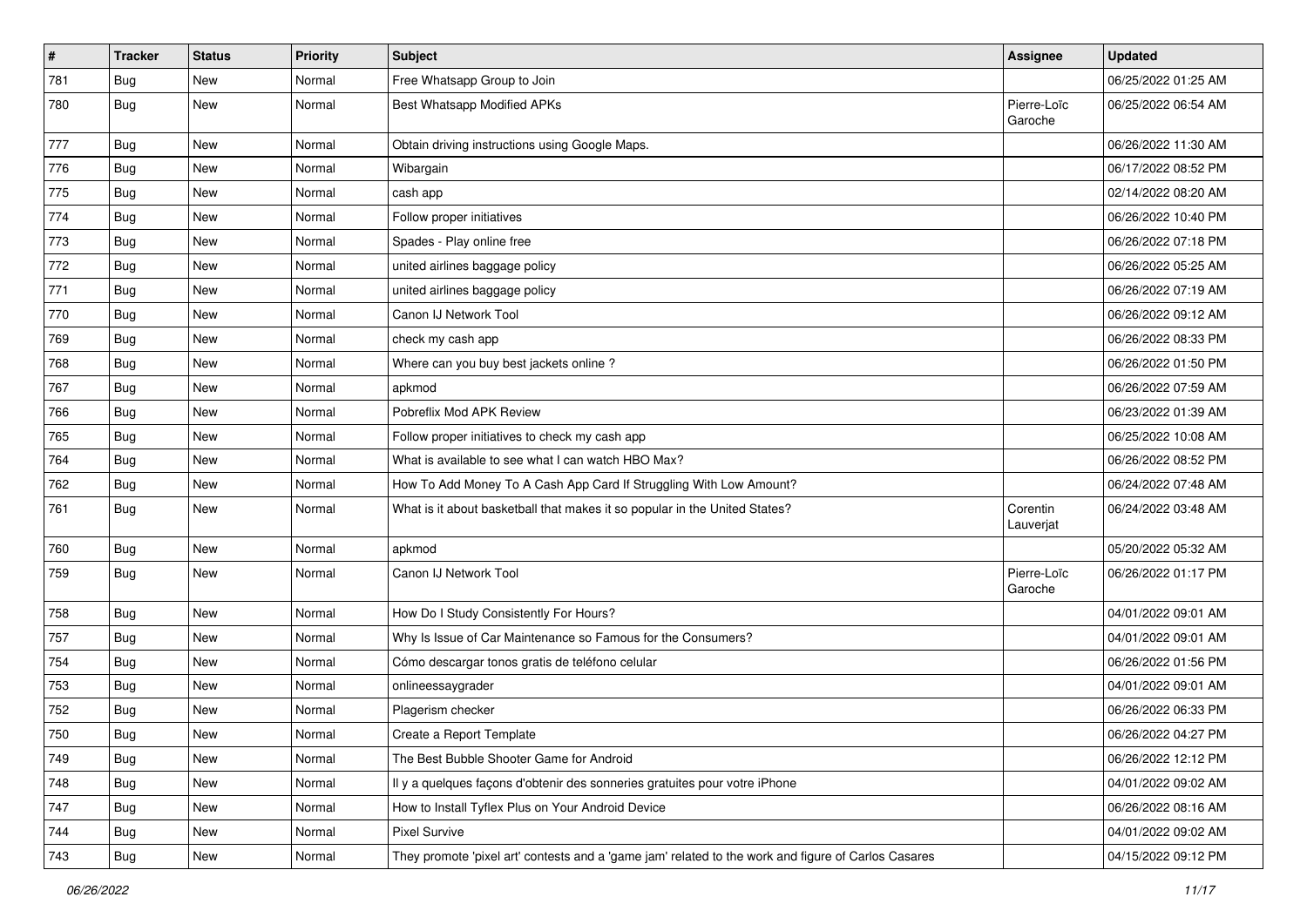| $\vert$ # | <b>Tracker</b> | <b>Status</b> | <b>Priority</b> | <b>Subject</b>                                                                      | Assignee               | <b>Updated</b>      |
|-----------|----------------|---------------|-----------------|-------------------------------------------------------------------------------------|------------------------|---------------------|
| 742       | Bug            | New           | Normal          | How Long Does Cash App Support Take To Respond For A Better Support?                |                        | 06/25/2022 11:00 PM |
| 741       | Bug            | New           | Normal          | <b>Blockchain Technology Solutions</b>                                              |                        | 06/26/2022 02:19 AM |
| 739       | Bug            | New           | Normal          | law dissertation help                                                               |                        | 04/01/2022 09:02 AM |
| 738       | <b>Bug</b>     | New           | Normal          | How Much Amount Do I Get Using The Referral Code For Cash App?                      |                        | 04/01/2022 09:03 AM |
| 737       | Bug            | New           | Normal          | How Do I Talk To A Live Person At Facebook If Anything Is Doubtful?                 |                        | 04/01/2022 09:20 AM |
| 736       | Bug            | New           | Normal          | I Want to Edit in My Website (transfer-factor.net) Unfortunately, Unable to Edit It |                        | 06/24/2022 07:32 AM |
| 735       | <b>Bug</b>     | New           | Normal          | A quick fix of how to get money back from cash app stocks                           |                        | 06/26/2022 01:31 PM |
| 734       | <b>Bug</b>     | New           | Normal          | DR. STRANGE: Multiverse of Scheduling Madness!                                      |                        | 04/01/2022 09:33 AM |
| 733       | Bug            | New           | Normal          | How does one go about getting a book deal?                                          |                        | 04/01/2022 09:33 AM |
| 732       | Bug            | New           | Normal          | Get rectifications steps about why cash app transfer failed                         |                        | 06/26/2022 03:28 PM |
| 731       | <b>Bug</b>     | New           | Normal          | Avail Of Cash App Customer Service If Unable To Down Cash App Mobile App?           |                        | 06/25/2022 08:36 PM |
| 730       | <b>Bug</b>     | New           | Normal          | Canon IJ Network Tool                                                               |                        | 06/26/2022 05:51 PM |
| 729       | Bug            | <b>New</b>    | Normal          | Canon IJ Network Tool                                                               |                        | 04/01/2022 09:33 AM |
| 728       | Bug            | New           | Normal          | Will Cash App refund money if scammed? Hitches With Optimum Ease                    |                        | 06/26/2022 06:15 AM |
| 727       | <b>Bug</b>     | New           | Normal          | Drive for speed simulator mod apk                                                   | Pierre-Loïc<br>Garoche | 04/23/2022 11:17 PM |
| 726       | <b>Bug</b>     | <b>New</b>    | Normal          | Mobile Application Development Services                                             |                        | 06/25/2022 06:02 AM |
| 724       | Bug            | New           | Normal          | Dial Chime Customer support number for a quick response                             |                        | 06/25/2022 10:58 AM |
| 722       | <b>Bug</b>     | New           | Normal          | Vergrößern Sie Instagram-Fotos mit instazoom                                        | Christophe<br>Garion   | 06/25/2022 02:24 PM |
| 721       | Bug            | New           | Normal          | Cómo instalar un Mod Apk                                                            |                        | 06/24/2022 09:39 PM |
| 720       | Bug            | New           | Normal          | How does Cash App Phone Number provide a quick treatment?                           |                        | 06/25/2022 02:32 PM |
| 719       | Bug            | <b>New</b>    | Normal          | How Do I Send \$5000 Through Cash App Account With Ease?                            |                        | 06/26/2022 10:14 PM |
| 717       | Bug            | New           | Normal          | Disney Plus Apk - Watch Movies and TV Shows on Your Device                          |                        | 06/26/2022 04:56 AM |
| 716       | <b>Bug</b>     | New           | Normal          | La celebración de un BabyShower.                                                    |                        | 06/26/2022 04:56 PM |
| 715       | Bug            | New           | Normal          | Puppy Playtime Descargar gratis                                                     |                        | 06/25/2022 12:10 PM |
| 714       | Bug            | New           | Normal          | Cuevana 3 Premium - Enjoy Your Favorite Movies and TV Shows on Your Smart TV        |                        | 06/26/2022 06:14 AM |
| 712       | <b>Bug</b>     | New           | Normal          | <b>Tips and Tricks</b>                                                              |                        | 06/26/2022 04:19 PM |
| 711       | Bug            | New           | Normal          | Human Fall Flat Apk Download                                                        |                        | 06/25/2022 09:44 AM |
| 710       | <b>Bug</b>     | New           | Normal          | Take Necessary Assistance If You Are Unable Activate Cash App Card                  |                        | 06/25/2022 09:26 PM |
| 709       | Bug            | New           | Normal          | How To Load Cash App Card At Walmart Without Having To Face Any Hassle?             |                        | 06/25/2022 05:02 PM |
| 708       | <b>Bug</b>     | New           | Normal          | Efficient ways to proceed with the cash app dispute process?                        |                        | 06/26/2022 12:08 AM |
| 707       | <b>Bug</b>     | New           | Normal          | Why Accounting Assignments Are Beneficial For The Students?                         | Pierre-Loïc<br>Garoche | 06/24/2022 09:16 PM |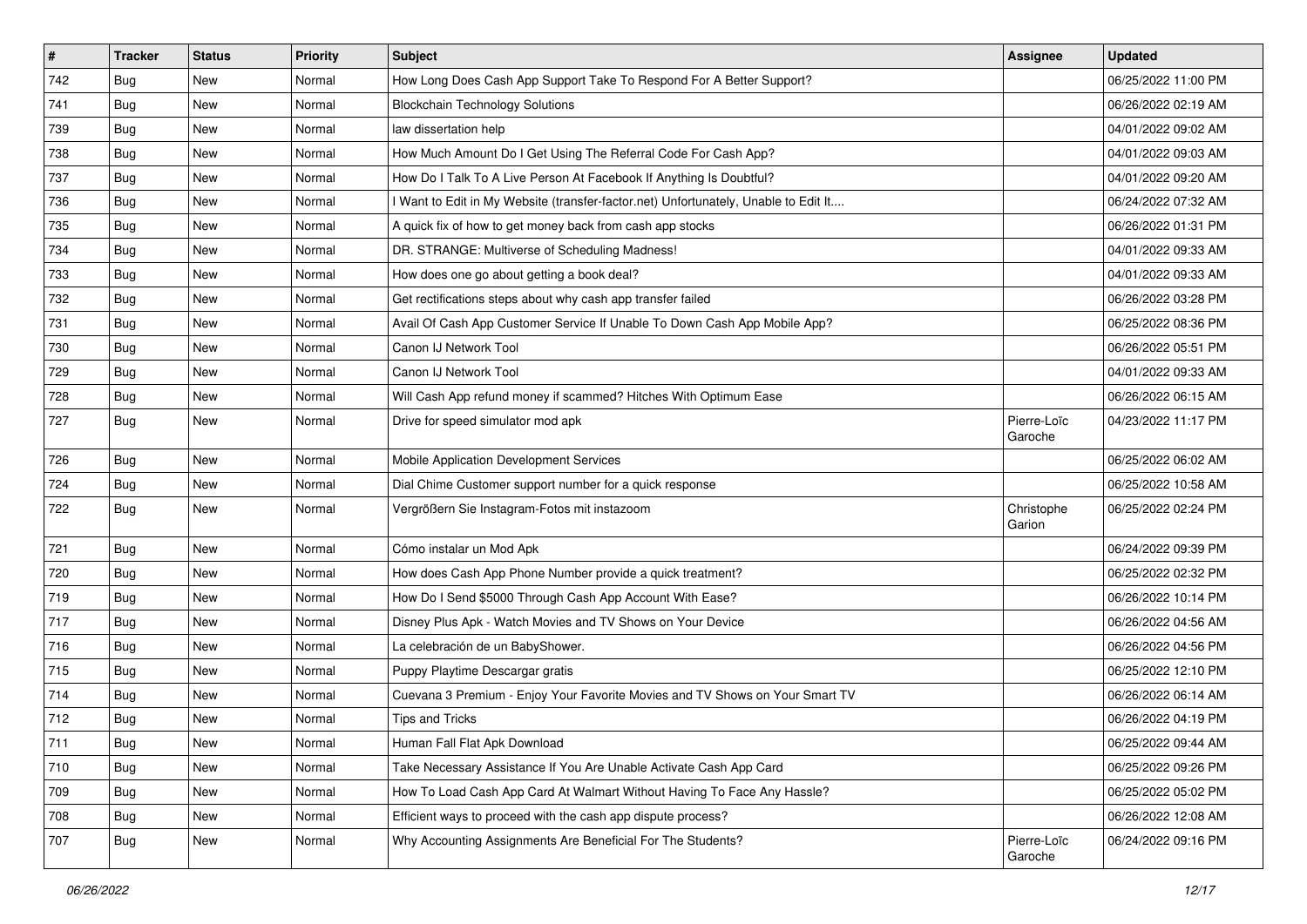| $\vert$ # | <b>Tracker</b> | <b>Status</b> | <b>Priority</b> | <b>Subject</b>                                                        | <b>Assignee</b>        | <b>Updated</b>      |
|-----------|----------------|---------------|-----------------|-----------------------------------------------------------------------|------------------------|---------------------|
| 706       | Bug            | New           | Normal          | How Can You Cancel A Cash App Payment Without Any Prior Information?  |                        | 06/26/2022 09:13 AM |
| 705       | Bug            | New           | Normal          | wuxiaworld                                                            |                        | 06/26/2022 01:43 PM |
| 704       | Bug            | New           | Normal          | Reach support team of Chime Customer Service for instant help         |                        | 06/25/2022 07:25 PM |
| 703       | <b>Bug</b>     | New           | Normal          | For real-time help, dial Facebook customer service number             |                        | 06/25/2022 02:00 PM |
| 702       | Bug            | New           | Normal          | Avail Chime Customer Service to know How To Get Chime Bank Statement  |                        | 06/26/2022 11:41 AM |
| 701       | Bug            | New           | Normal          | Why Law Essay Helper UK is Necessary?                                 |                        | 06/24/2022 03:17 PM |
| 700       | Bug            | New           | Normal          | Cómo descargar Poppy Playtime                                         |                        | 04/01/2022 09:30 AM |
| 699       | Bug            | New           | Normal          | Would you be able to utilize Cash App Twitch?                         |                        | 06/26/2022 01:31 PM |
| 697       | Bug            | New           | Normal          | How to Descargar Pura TV For Android                                  |                        | 06/25/2022 06:01 AM |
| 696       | Bug            | New           | Normal          | How to Install the TuMangaOnline App                                  |                        | 06/26/2022 05:29 PM |
| 695       | Bug            | New           | Normal          | Refer Listas IPTV Apk                                                 |                        | 06/25/2022 08:23 PM |
| 694       | Bug            | New           | Normal          | How to Get Guidance On How To Cash App Withdrawal Limit?              | Christophe<br>Garion   | 06/26/2022 01:15 PM |
| 692       | Bug            | New           | Normal          | Esports 888b                                                          |                        | 06/12/2022 10:04 AM |
| 691       | Bug            | New           | Normal          | tea garden dublin                                                     |                        | 04/01/2022 09:31 AM |
| 690       | Bug            | New           | Normal          | campervan hire                                                        |                        | 06/26/2022 06:47 PM |
| 689       | <b>Bug</b>     | New           | Normal          | How to use twitch.tv/activate?                                        |                        | 06/25/2022 12:12 PM |
| 688       | Bug            | New           | Normal          | How to use twitch.tv/activate?                                        |                        | 06/24/2022 04:16 AM |
| 687       | <b>Bug</b>     | New           | Normal          | How to use twitch.tv/activate?                                        |                        | 06/26/2022 01:15 PM |
| 686       | Bug            | New           | Normal          | Welcome To The Most Demandable Mahipalpur Escorts Agency              |                        | 06/26/2022 04:37 AM |
| 684       | Bug            | <b>New</b>    | Normal          | Difference between paper map and online map                           |                        | 06/25/2022 06:57 AM |
| 682       | Bug            | New           | Normal          | Does Facebook customer service live chat allow to speak with someone? |                        | 06/26/2022 07:17 AM |
| 679       | Bug            | New           | Normal          | Word Finder helps you to play word games better                       |                        | 04/01/2022 09:34 AM |
| 678       | Bug            | New           | Normal          | How to be a winner in buidnow gg                                      |                        | 06/24/2022 06:57 AM |
| 677       | Bug            | New           | Normal          | Logo Design Services Near Me                                          |                        | 06/26/2022 02:32 AM |
| 676       | Bug            | New           | Normal          | Does Facebook customer service live chat allow to speak with someone? |                        | 04/01/2022 09:39 AM |
| 675       | Bug            | New           | Normal          | What Are Smart Tactics To Fix Cash App Transfer Failed Hurdles?       |                        | 06/16/2022 04:37 AM |
| 674       | <b>Bug</b>     | New           | Normal          | The best game in 2021                                                 | Pierre-Loïc<br>Garoche | 06/26/2022 03:10 PM |
| 673       | Bug            | New           | Normal          | Learn the basics of pixel art - Clear grid                            |                        | 06/26/2022 04:57 PM |
| 672       | Bug            | New           | Normal          | The easiest way to delete ringtones on iPhone                         |                        | 06/25/2022 10:02 AM |
| 671       | <b>Bug</b>     | New           | Normal          | Hot games                                                             | Pierre-Loïc<br>Garoche | 06/26/2022 12:40 AM |
| 670       | <b>Bug</b>     | New           | Normal          | JTWhatsApp Apk - The New and Improved WhatsApp                        |                        | 06/17/2022 04:36 PM |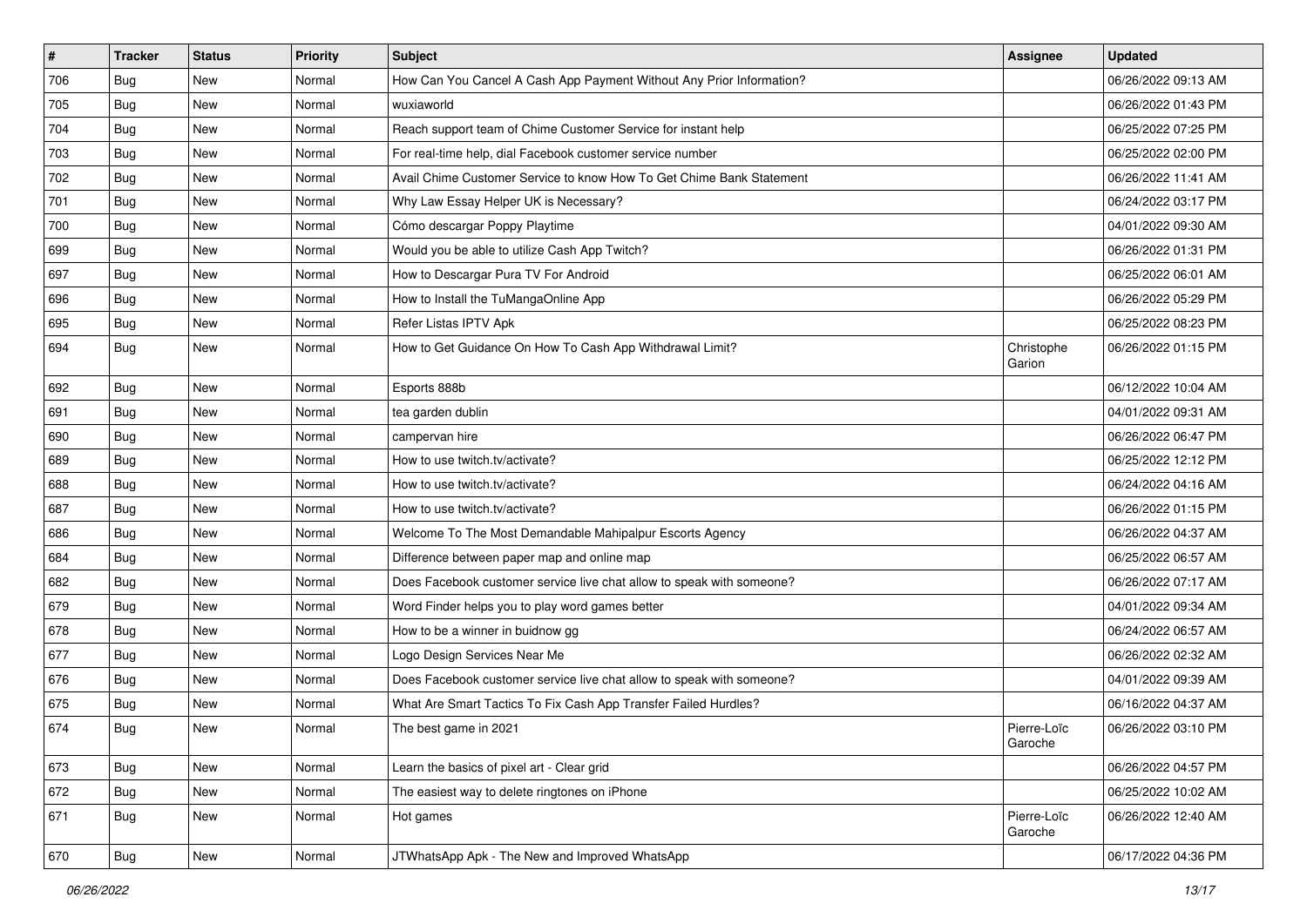| $\#$ | <b>Tracker</b> | <b>Status</b> | <b>Priority</b> | Subject                                                                          | <b>Assignee</b>        | <b>Updated</b>      |
|------|----------------|---------------|-----------------|----------------------------------------------------------------------------------|------------------------|---------------------|
| 668  | <b>Bug</b>     | New           | Normal          | Get to know Cash App Refund Process here                                         |                        | 06/25/2022 08:53 PM |
| 667  | Bug            | New           | Normal          | What Is a Ringtone?                                                              |                        | 06/25/2022 02:04 PM |
| 666  | <b>Bug</b>     | New           | Normal          | 470+ pages à colorier de Noël                                                    |                        | 06/26/2022 04:55 PM |
| 664  | <b>Bug</b>     | New           | Normal          | Tea TV Apk Download - The Best Way to Watch Movies Offline                       |                        | 06/26/2022 12:59 PM |
| 663  | Bug            | New           | Normal          | Know how the Cash app twitches words in a detailed way.                          | Pierre-Loïc<br>Garoche | 05/22/2022 05:44 PM |
| 662  | <b>Bug</b>     | <b>New</b>    | Normal          | Oreo TV Download - The Easiest Way to Watch Live TV                              |                        | 06/26/2022 10:14 AM |
| 661  | <b>Bug</b>     | New           | Normal          | Turbo VPN MOD APK Download                                                       |                        | 06/24/2022 08:51 AM |
| 660  | <b>Bug</b>     | New           | Normal          | Anchovies Nutrition Facts And Health Benefits                                    |                        | 04/01/2022 09:40 AM |
| 659  | Bug            | New           | Normal          | Olive Oil Properties And Health Benefits                                         |                        | 06/26/2022 12:59 AM |
| 658  | <b>Bug</b>     | New           | Normal          | Watermelon Nutrition Facts And Health Benefits                                   |                        | 06/26/2022 08:33 AM |
| 657  | <b>Bug</b>     | New           | Normal          | Coconut Nutrition Facts And Health Benefits                                      |                        | 06/26/2022 06:45 AM |
| 656  | Bug            | New           | Normal          | Kiwi Nutrition Facts And Health Benefits                                         |                        | 06/23/2022 05:18 PM |
| 655  | <b>Bug</b>     | New           | Normal          | <b>Eggplant Health Benefits</b>                                                  |                        | 06/26/2022 07:21 PM |
| 653  | <b>Bug</b>     | New           | Normal          | Jujube (Jinjoles): Properties And Health Benefits                                |                        | 06/25/2022 03:18 PM |
| 652  | Bug            | New           | Normal          | Sesame Health Benefits                                                           |                        | 06/26/2022 09:38 AM |
| 651  | <b>Bug</b>     | New           | Normal          | Salmon Health Benefits                                                           |                        | 06/25/2022 07:05 AM |
| 650  | <b>Bug</b>     | <b>New</b>    | Normal          | <b>Cherries Health Benefits</b>                                                  |                        | 06/26/2022 12:57 AM |
| 645  | Bug            | New           | Normal          | thong tin chinh xac nhat hom nay                                                 |                        | 06/26/2022 09:46 PM |
| 644  | <b>Bug</b>     | <b>New</b>    | Normal          | <b>TeaTV App Review</b>                                                          |                        | 06/26/2022 04:40 PM |
| 643  | <b>Bug</b>     | New           | Normal          | Oreo TV Apk Download                                                             |                        | 06/25/2022 10:46 PM |
| 642  | <b>Bug</b>     | New           | Normal          | thong tin thoi tiet ngay hom nay                                                 |                        | 06/26/2022 09:45 AM |
| 641  | <b>Bug</b>     | New           | Normal          | Get Best Economics Dissertation Writing Service                                  |                        | 06/25/2022 10:04 AM |
| 640  | <b>Bug</b>     | New           | Normal          | play game with me                                                                |                        | 06/26/2022 01:19 PM |
| 639  | Bug            | New           | Normal          | thong tin chinh xac                                                              |                        | 06/26/2022 05:25 AM |
| 638  | Bug            | New           | Normal          | Run 3 game                                                                       |                        | 06/26/2022 06:31 AM |
| 636  | Bug            | New           | Normal          | What is the most popular furniture color?                                        |                        | 06/25/2022 04:57 PM |
| 635  | Bug            | New           | Normal          | Buy Steroids Online with OurMedicnes.com   Best Quality Steroids                 |                        | 06/26/2022 12:01 AM |
| 634  | Bug            | New           | Normal          | Buy Vidalista Tablets (Tadalafil) at [\$25 OFF + Free Shipping] Vidalistatablets |                        | 06/25/2022 04:00 PM |
| 633  | Bug            | New           | Normal          | How i can i solve my issue                                                       |                        | 04/01/2022 09:38 AM |
| 632  | Bug            | New           | Normal          | CheapestMedsShop   100% Safe Medicines Online in UK & AUS.                       |                        | 06/26/2022 04:45 PM |
| 631  | Bug            | New           | Normal          | How Can I Load Cash App Card at Walmart straight away?                           |                        | 06/26/2022 04:07 PM |
| 630  | <b>Bug</b>     | New           | Normal          | How Can I Load Cash App Card at Walmart straight away?                           |                        | 06/26/2022 12:04 AM |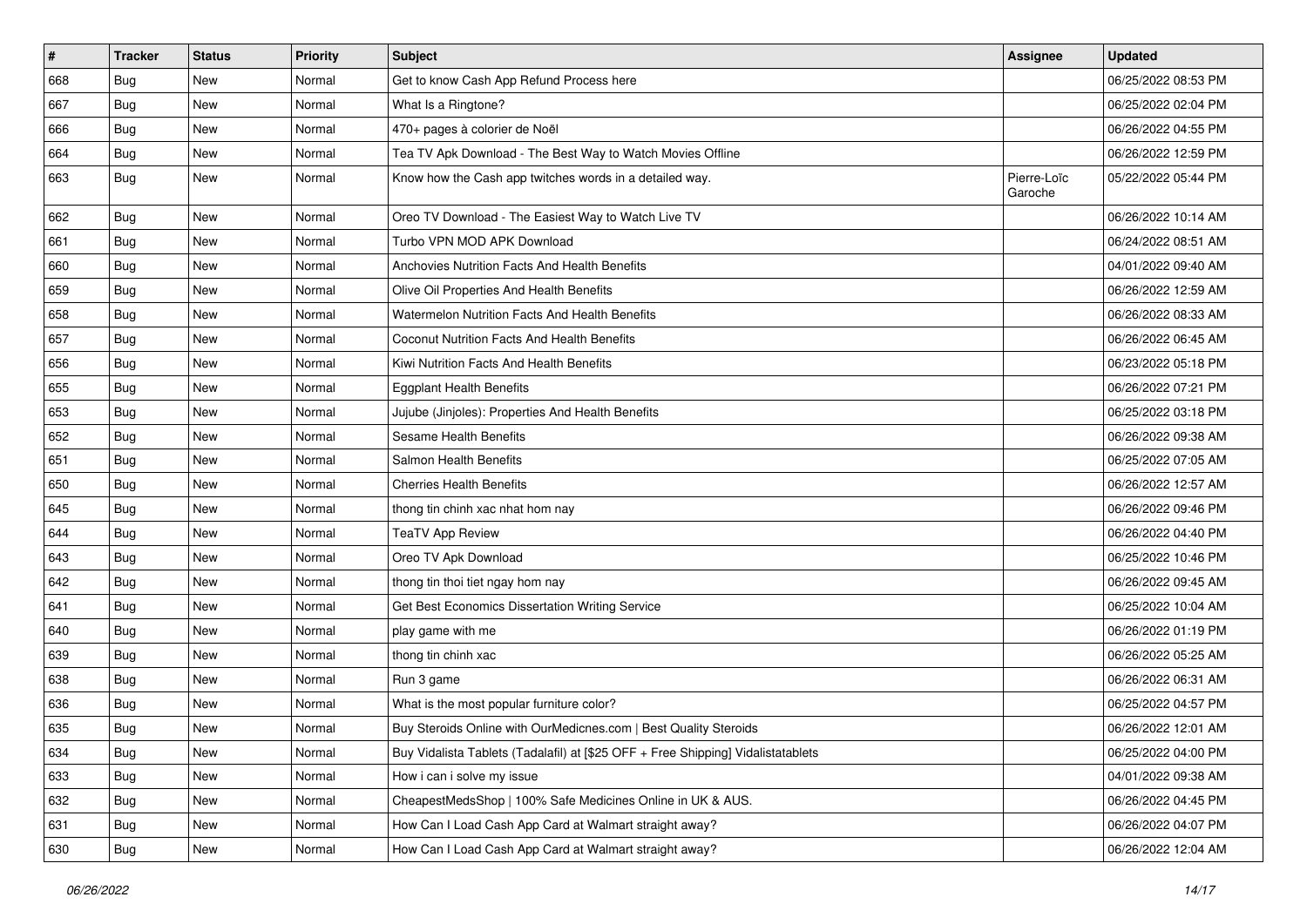| $\vert$ # | <b>Tracker</b> | <b>Status</b> | <b>Priority</b> | Subject                                                                                                                                                                                                                                                               | <b>Assignee</b>        | <b>Updated</b>      |
|-----------|----------------|---------------|-----------------|-----------------------------------------------------------------------------------------------------------------------------------------------------------------------------------------------------------------------------------------------------------------------|------------------------|---------------------|
| 629       | Bug            | New           | Normal          | How Can I Load Cash App Card at Walmart straight away?                                                                                                                                                                                                                |                        | 06/24/2022 07:55 PM |
| 628       | <b>Bug</b>     | New           | Normal          | CV reviewing services!                                                                                                                                                                                                                                                |                        | 06/26/2022 06:49 AM |
| 627       | <b>Bug</b>     | New           | Normal          | <b>HELO</b>                                                                                                                                                                                                                                                           |                        | 06/26/2022 06:42 AM |
| 625       | <b>Bug</b>     | New           | Normal          | The best free online driving directions tool                                                                                                                                                                                                                          |                        | 04/01/2022 09:28 AM |
| 624       | <b>Bug</b>     | <b>New</b>    | Normal          | Use go with the Driving Directions for your go                                                                                                                                                                                                                        |                        | 06/21/2022 04:54 AM |
| 623       | <b>Bug</b>     | New           | Normal          | Listen to online radio stations for mobile phones                                                                                                                                                                                                                     |                        | 06/26/2022 01:20 PM |
| 622       | <b>Bug</b>     | <b>New</b>    | Normal          | CheapestMedsShop   100% Safe Medicines Online in UK & AUS.                                                                                                                                                                                                            |                        | 06/26/2022 05:27 PM |
| 621       | <b>Bug</b>     | New           | Normal          | Buy All Modafinil & Armodafinil Tablets @Buy Modafinil US                                                                                                                                                                                                             |                        | 06/26/2022 02:20 AM |
| 620       | <b>Bug</b>     | New           | Normal          | Viagra Meds: Fastest & Quick Delivery On Your Doorstep - USA                                                                                                                                                                                                          |                        | 06/26/2022 11:15 AM |
| 619       | <b>Bug</b>     | <b>New</b>    | Normal          | Online Trusted Medicine Store in US for Health - Genericmedsupply                                                                                                                                                                                                     |                        | 06/25/2022 01:55 PM |
| 618       | <b>Bug</b>     | New           | Normal          | Buy Steroids Online with OurMedicnes.com   Best Quality Steroids                                                                                                                                                                                                      |                        | 06/26/2022 12:42 AM |
| 617       | <b>Bug</b>     | New           | Normal          | Buy Vidalista Tablets (Tadalafil) at [\$25 OFF + Free Shipping] Vidalistatablets                                                                                                                                                                                      |                        | 06/26/2022 10:11 AM |
| 616       | <b>Bug</b>     | New           | Normal          | Buy Anavar Tablets   Anavar For Sale in USA, UK & Australia                                                                                                                                                                                                           |                        | 06/24/2022 03:52 PM |
| 615       | Bug            | New           | Normal          | CheapestMedsShop   100% Safe Medicines Online in USA UK & AUS.                                                                                                                                                                                                        |                        | 06/25/2022 08:36 PM |
| 614       | <b>Bug</b>     | New           | Normal          | Como baixar o MOD APK no celular                                                                                                                                                                                                                                      |                        | 06/22/2022 04:46 AM |
| 613       | <b>Bug</b>     | New           | Normal          | Buy Aspadol 100mg Tab Online in US, UK, AU   Erospharmacy                                                                                                                                                                                                             |                        | 06/26/2022 09:10 AM |
| 612       | <b>Bug</b>     | New           | Normal          | Luxury Slingshot Rental                                                                                                                                                                                                                                               |                        | 06/26/2022 02:02 AM |
| 607       | <b>Bug</b>     | New           | Normal          | Vex 5                                                                                                                                                                                                                                                                 |                        | 04/01/2022 09:22 AM |
| 604       | <b>Bug</b>     | New           | Normal          | Idle Game Online                                                                                                                                                                                                                                                      |                        | 06/26/2022 11:11 AM |
| 603       | <b>Bug</b>     | New           | Normal          | Premiere gratuito da lista de IPTV                                                                                                                                                                                                                                    |                        | 06/24/2022 05:30 PM |
| 602       | Bug            | New           | Normal          | Best Essay Writing Service UK                                                                                                                                                                                                                                         | Pierre-Loïc<br>Garoche | 06/26/2022 12:16 AM |
| 601       | Bug            | New           | Normal          | Best Essay Writing Service UK                                                                                                                                                                                                                                         | Pierre-Loïc<br>Garoche | 06/26/2022 04:23 PM |
| 600       | <b>Bug</b>     | New           | Normal          | Play Store Pro                                                                                                                                                                                                                                                        |                        | 06/25/2022 08:17 PM |
| 599       | <b>Bug</b>     | <b>New</b>    | Normal          | Do you know how to delete cash app account from your computer?                                                                                                                                                                                                        |                        | 06/24/2022 10:42 AM |
| 598       | <b>Bug</b>     | New           | Normal          | Universo s / f Download                                                                                                                                                                                                                                               |                        | 06/25/2022 03:38 PM |
| 597       | <b>Bug</b>     | New           | Normal          | Universo s / f Download                                                                                                                                                                                                                                               |                        | 06/26/2022 10:14 AM |
| 596       | Bug            | New           | Normal          | Kids Games                                                                                                                                                                                                                                                            |                        | 04/01/2022 09:18 AM |
| 595       | Bug            | New           | Normal          | RFM Online - une révolution dans la gestion de l'identité numérique                                                                                                                                                                                                   |                        | 06/25/2022 06:29 AM |
| 593       | Bug            | New           | Normal          | Eiffel Spark Ultimate C2 SN series is a fully synthetic range of advanced performance engine oils blended in<br>high performance fully synthetic (PAO - polyalphaolefin) basestocks fortified with advanced technology<br>additive system, specifically formulated to |                        | 06/25/2022 09:51 AM |
| 592       | <b>Bug</b>     | New           | Normal          | Deezer Premium APK - Baixe músicas de qualquer lugar do mundo de graça                                                                                                                                                                                                |                        | 06/26/2022 02:55 PM |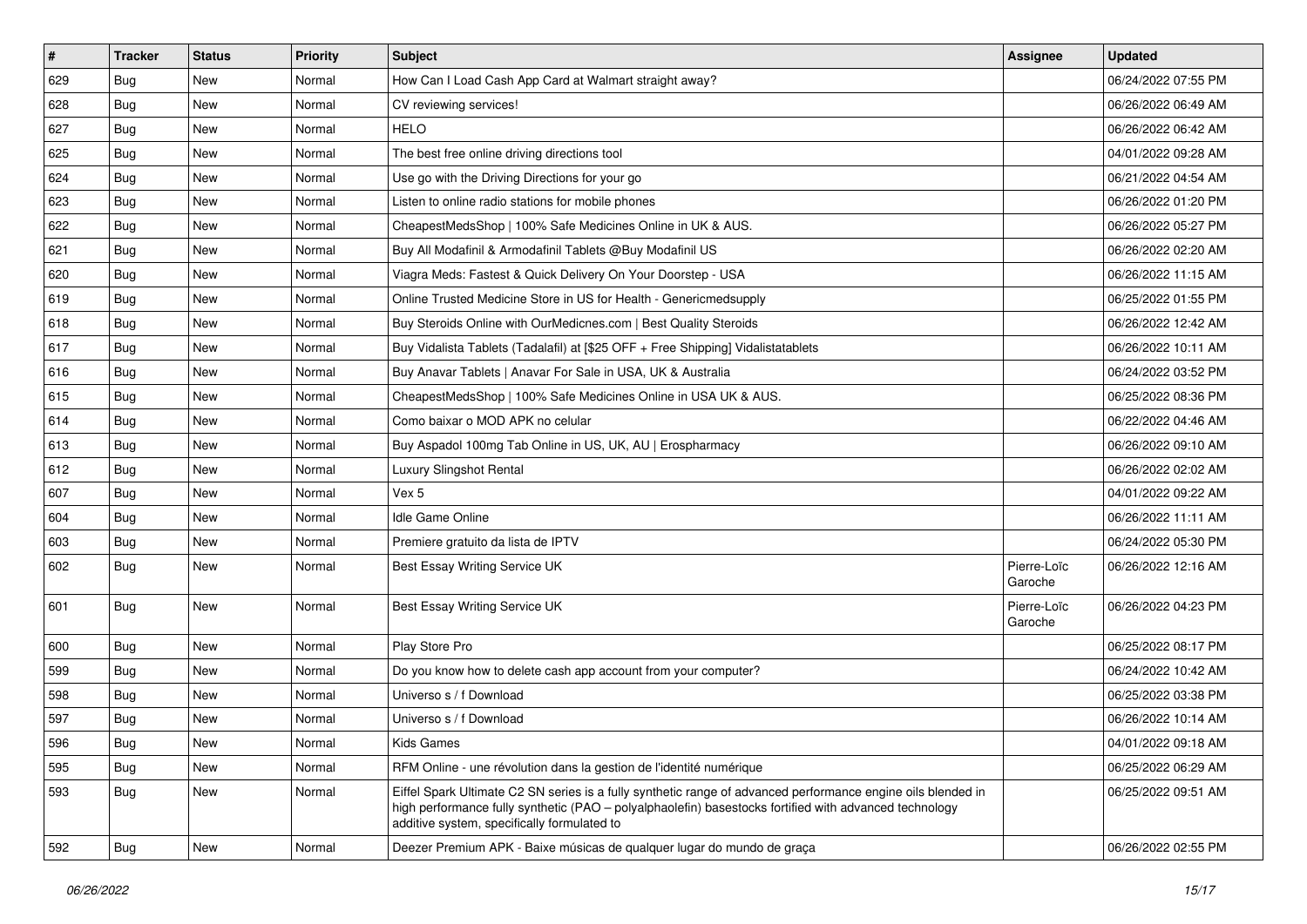| $\sharp$ | <b>Tracker</b> | <b>Status</b> | <b>Priority</b> | Subject                                                                   | <b>Assignee</b>        | <b>Updated</b>      |
|----------|----------------|---------------|-----------------|---------------------------------------------------------------------------|------------------------|---------------------|
| 591      | Bug            | New           | Normal          | How To Find Facebook Modifications For Your Spotify Premium Apk?          |                        | 06/19/2022 06:07 AM |
| 590      | Bug            | <b>New</b>    | Normal          | Follow proper initiatives to check my cash app card balance:              |                        | 06/26/2022 10:09 PM |
| 589      | Bug            | New           | Normal          | How can I get the cash app phone number of customer support?              |                        | 06/26/2022 01:59 PM |
| 588      | <b>Bug</b>     | New           | Normal          | YouTube Vanced Apk Manager App - Como instalá-lo                          |                        | 06/25/2022 12:21 PM |
| 587      | <b>Bug</b>     | <b>New</b>    | Normal          | Why Picsart Pro Offers Great Features                                     |                        | 06/26/2022 12:18 AM |
| 586      | <b>Bug</b>     | New           | Normal          | Best Modifications For Your Mobile Phone                                  |                        | 06/26/2022 01:51 AM |
| 585      | Bug            | <b>New</b>    | Normal          | What is cash app help number?                                             |                        | 06/26/2022 06:21 PM |
| 584      | <b>Bug</b>     | New           | Normal          | Want the cash app customer service number to check balance?               |                        | 06/25/2022 02:30 PM |
| 582      | <b>Bug</b>     | New           | Normal          | Cash App Won't Let Me Send Money If There Is A Low Balance Available      | Pierre-Loïc<br>Garoche | 06/26/2022 02:39 PM |
| 581      | Bug            | <b>New</b>    | Normal          | E-Learning Course Help                                                    |                        | 06/26/2022 10:14 AM |
| 579      | Bug            | New           | Normal          | YOUR CV MAKES YOUR FIRST IMPRESSION                                       | Christophe<br>Garion   | 06/26/2022 06:07 PM |
| 577      | <b>Bug</b>     | <b>New</b>    | Normal          | Follow these easy steps to make Admiral Casino Login                      |                        | 06/26/2022 10:30 AM |
| 576      | Bug            | <b>New</b>    | Normal          | So laden Sie ein Instagram-Bild herunter                                  |                        | 06/26/2022 08:46 PM |
| 574      | <b>Bug</b>     | New           | Normal          | How to fix the Epson printer offline issue due to a wired connection?     |                        | 06/26/2022 11:19 AM |
| 573      | <b>Bug</b>     | <b>New</b>    | Normal          | Experimente lo mejor en la aplicación Apk de juegos gratis                |                        | 06/26/2022 02:11 PM |
| 571      | Bug            | New           | Normal          | How may the Cash app dispute your trade?                                  | Pierre-Loïc<br>Garoche | 06/25/2022 05:15 AM |
| 570      | <b>Bug</b>     | New           | Normal          | What is Sutton bank cash app customer service phone number?               | Pierre-Loïc<br>Garoche | 06/26/2022 07:49 AM |
| 569      | Bug            | <b>New</b>    | Normal          | What is the incoming and outgoing mail server for Outlook IMAP settings?  | Pierre-Loïc<br>Garoche | 06/26/2022 05:23 AM |
| 568      | <b>Bug</b>     | New           | Normal          | Instale a versão mais recente do YouTube Premium                          |                        | 06/26/2022 01:53 PM |
| 567      | Bug            | <b>New</b>    | Normal          | Singapore assignment help                                                 |                        | 06/26/2022 10:52 AM |
| 566      | <b>Bug</b>     | New           | Normal          | Kinemaster Pro Download - los App Review                                  |                        | 04/01/2022 09:27 AM |
| 565      | Bug            | New           | Normal          | How To Install RepelisPlus On Your Android Phone?                         |                        | 06/26/2022 04:39 PM |
| 564      | Bug            | New           | Normal          | How To Install RepelisPlus On Your Android Phone?                         |                        | 06/25/2022 06:46 PM |
| 563      | <b>Bug</b>     | <b>New</b>    | Normal          | Understanding the Difference Between Free and Paid Mod Apks               |                        | 06/26/2022 12:15 AM |
| 562      | Bug            | New           | Normal          | Learn Basic Mahjong Rules                                                 |                        | 06/23/2022 12:48 AM |
| 561      | Bug            | New           | Normal          | Enjoy the Full YouTube Premium Experience With YouTube Premium Membership |                        | 06/24/2022 11:10 AM |
| 560      | <b>Bug</b>     | New           | Normal          | Whatsapp Aero - Make Your Phone Auto Connect                              |                        | 04/01/2022 09:28 AM |
| 556      | <b>Bug</b>     | New           | Normal          | Play Game Mod Apk With Your Friends                                       |                        | 06/25/2022 02:31 PM |
| 555      | Bug            | New           | Normal          | web design development in hyderabad                                       |                        | 06/26/2022 01:08 PM |
| 554      | Bug            | New           | Normal          | XvideoStudio Video Editor APK Free Download on TechToDown                 |                        | 06/26/2022 01:18 AM |